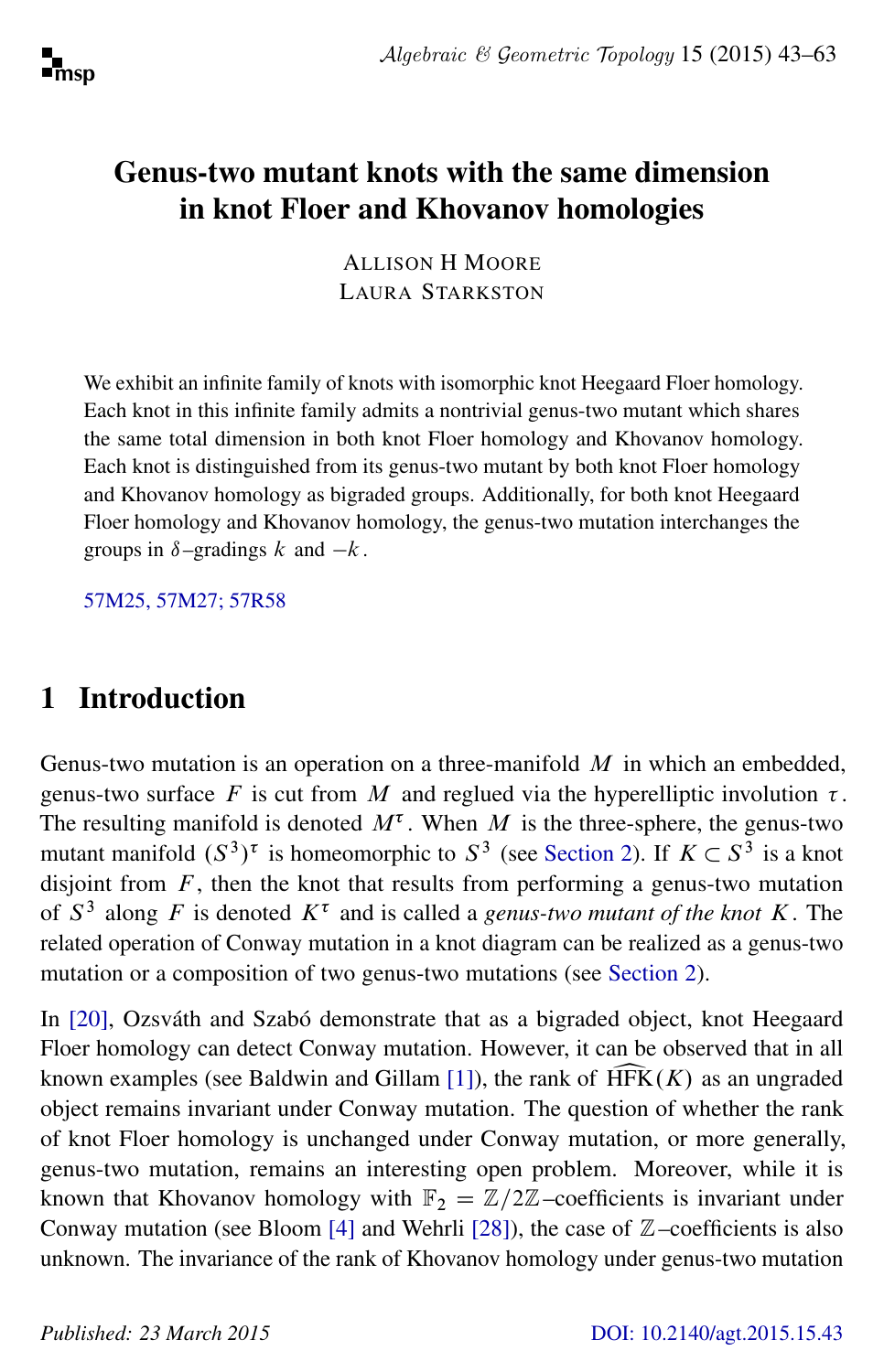constitutes a natural generalization of the question. Recently, Baldwin and Levine [\[2\]](#page-18-2) have conjectured that the  $\delta$ –graded knot Floer homology groups

$$
\widehat{\text{HFK}}_{\delta}(L) = \bigoplus_{\delta = a - m} \widehat{\text{HFK}}_m(L, a)
$$

are unchanged by Conway mutation, which implies that their total ranks are preserved, amongst other things. A parallel conjecture can be made about  $\delta$ –graded Khovanov homology, and the  $\delta$ –graded Khovanov homology groups are given by

$$
Kh_{\delta}(L) = \bigoplus_{\delta = q-2i} Kh_q^i(L).
$$

In this note, we offer an example of an infinite family of knots with isomorphic knot Floer homology, all of which admit a genus-two mutant of the same dimension in both HFK and Kh, though each pair is distinguished by both HFK and Kh as bigraded vector spaces.<sup>1</sup> Additionally, we show that both the  $\delta$ -graded HFK and Kh groups vector spaces.<sup>[1](#page-1-0)</sup> Additionally, we show that both the  $\delta$ –graded HFK and Kh groups distinguish the genus-two mutants pairs. Here, knot Floer homology computations are done with  $\mathbb{F}_2$ -coefficients, and Khovanov homology computations are done with Q–coefficients.

**Theorem 1.1** There exists an infinite family of genus-two mutant pairs  $(K_n, K_n^{\tau})$ ,  $n \in \mathbb{Z}^+$ , in which:

(1) Each infinite family has isomorphic knot Floer homology groups,

$$
\widehat{HFK}_m(K_n, a) \cong \widehat{HFK}_m(K_0, a) \text{ for all } m, a,
$$
  

$$
\widehat{HFK}_m(K_n^{\tau}, a) \cong \widehat{HFK}_m(K_0^{\tau}, a) \text{ for all } m, a.
$$

(2) Each genus-two mutant pair shares the same total dimension in HFK and Kh,<br>  $\bigoplus \dim_{\mathbb{F}} \text{HFK}_m(K_n, a) = \bigoplus \dim_{\mathbb{F}} \text{HFK}_m(K_n^{\tau}, a)$ .

$$
\bigoplus_{m,a} \dim_{\mathbb{F}_2} \widehat{HFK}_m(K_n, a) = \bigoplus_{m,a} \dim_{\mathbb{F}_2} \widehat{HFK}_m(K_n^{\tau}, a),
$$
  

$$
\bigoplus_{i,q} \dim_{\mathbb{Q}} Kh_q^i(K_n) = \bigoplus_{i,q} \dim_{\mathbb{Q}} Kh_q^i(K_n^{\tau}).
$$

(3) Each genus-two mutant pair is distinguished by  $\widehat{HFK}$  and Kh as bigraded groups,

$$
\widehat{HFK}_m(K_n, a) \ncong \widehat{HFK}_m(K_n^{\tau}, a) \quad \text{for some } m, a,
$$
  
\n
$$
Kh_q^i(K_n) \ncong Kh_q^i(K_n^{\tau}) \quad \text{for some } i, q.
$$

<span id="page-1-0"></span><sup>&</sup>lt;sup>1</sup>Because we compute  $\widehat{HFK}$  and Kh as graded vector spaces over  $\mathbb{Z}/2\mathbb{Z}$  or  $\mathbb{Q}$ , the theorem has been formulated in terms of dimension rather than rank.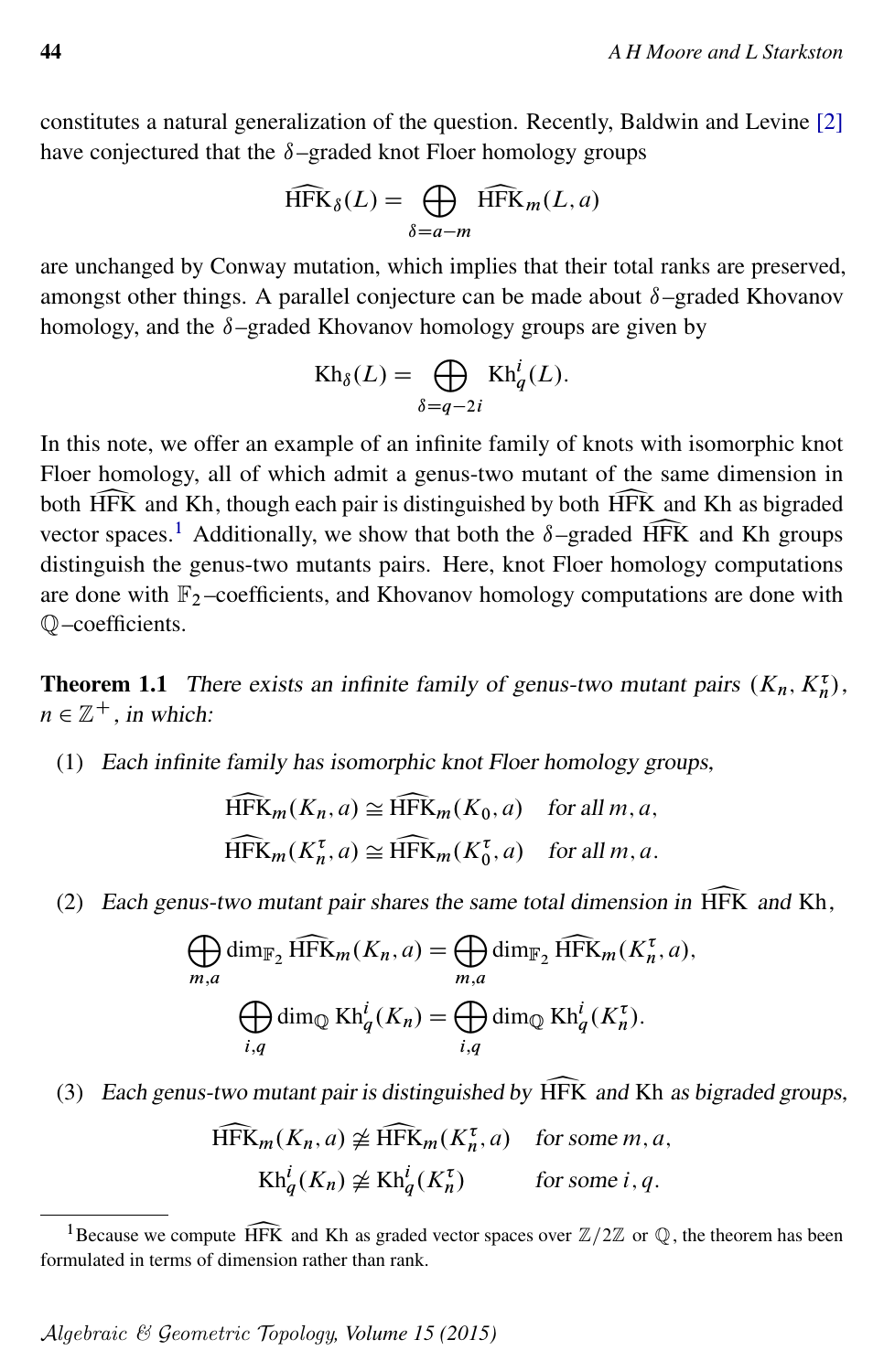(4) Each genus-two mutant pair is distinguished by  $\delta$ –graded HFK and  $\delta$ –graded Kh, and moreover

$$
\widehat{\text{HFK}}_{\delta}(K_n) \cong \widehat{\text{HFK}}_{-\delta}(K_n^{\tau}) \quad \text{for all } \delta,
$$
  
\n
$$
\text{Kh}_{\delta}(K_n) \cong \text{Kh}_{-\delta}(K_n^{\tau}) \quad \text{for all } \delta.
$$

This example suggests that having invariant dimension of knot Floer homology or Khovanov homology is a property shared not only by Conway mutants, but by genus-two mutant knots as well, offering positive evidence towards all the above open questions about total rank.

### 1.1 Organization

In [Section 2](#page-2-0) we review genus-two mutation and describe the infinite family of genus-two mutant pairs. In [Section 3](#page-8-0) we show that within each infinite family  $\{K_n\}$  and  $\{K_n^{\tau}\}\$ , the knots have isomorphic knot Heegaard Floer homology and that these families share the same dimension. In [Section 4](#page-11-0) we show that each family also shares the same dimension of Khovanov homology. In [Section 5](#page-16-0) we mention a few observations.

### <span id="page-2-0"></span>2 Genus-two mutation



Figure 1: The genus-two surface F and hyperelliptic involution  $\tau$ 

Let  $F$  be an embedded, genus-two surface in a compact, orientable three-manifold  $M$ , equipped with the hyperelliptic involution  $\tau$ . A genus-two mutant of M, denoted  $M^{\tau}$ , is obtained by cutting M along F and regluing the two copies of F via  $\tau$ . The involution  $\tau$  has the property that an unoriented simple closed curve  $\gamma$  on F is isotopic to its image  $\tau(\gamma)$ . The definition is due to Ruberman [\[24\]](#page-20-1).

When  $M = S<sup>3</sup>$ , any closed surface  $F \subset S<sup>3</sup>$  is compressible. This implies, by the loop theorem, that  $(S^3)^{\tau}$  is homeomorphic to  $S^3$  (see Dunfield et al [\[8\]](#page-19-1)). Therefore, if  $S^3$ contains a knot K disjoint from  $F$ , mutation along  $F$  is a well-defined homeomorphism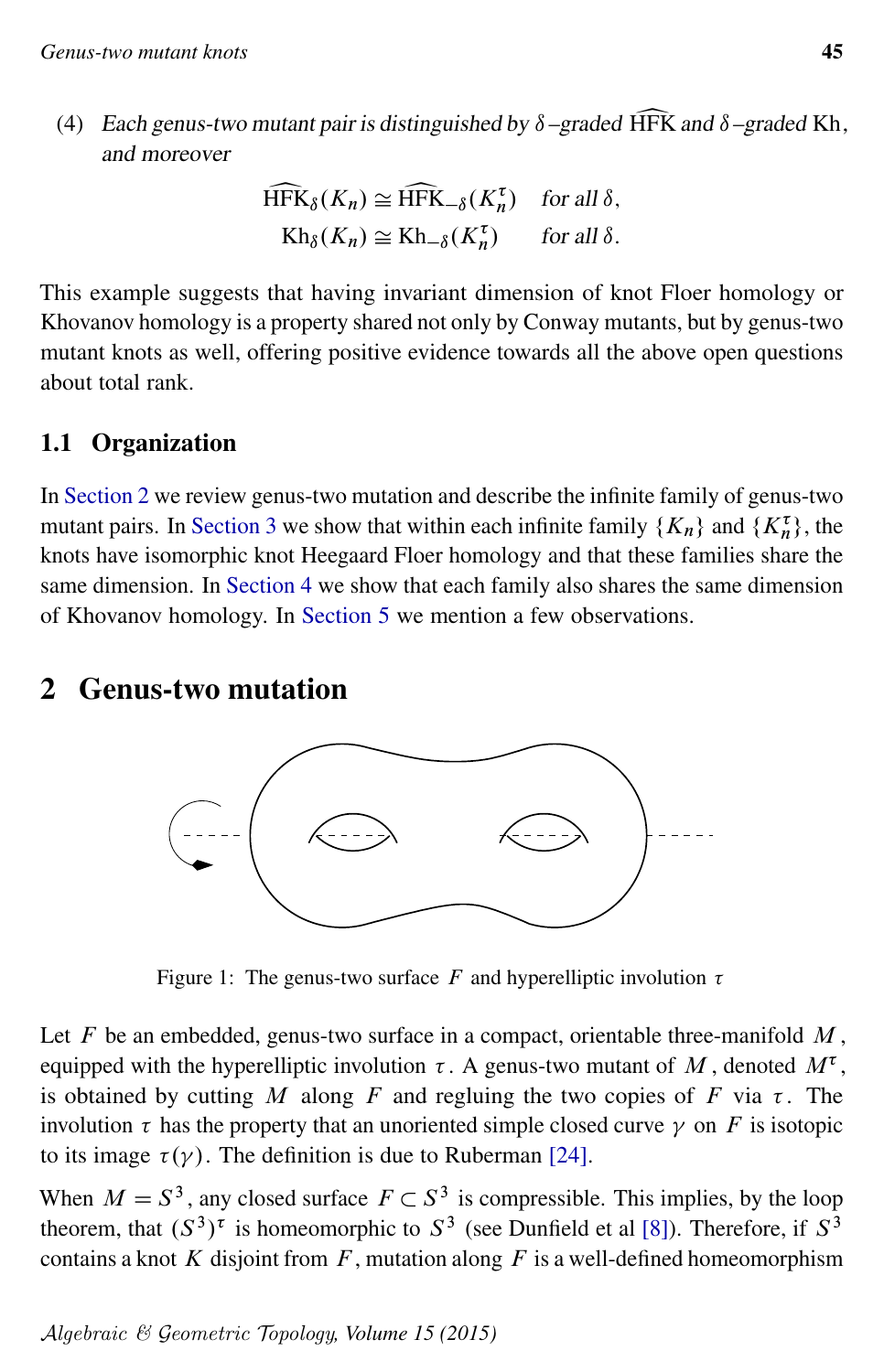of  $S^3$  taking a knot K to a potentially different knot  $K^{\tau}$  [\[8\]](#page-19-1). In this note, we restrict our attention to surfaces of mutation which bound a handlebody containing  $K$  in its interior. These mutations are called *handlebody mutations*.

A Conway mutant of a knot  $K \subset S^3$  is similarly obtained by an operation under which a Conway sphere  $S$  interests  $K$  in four points and bounds a ball containing a tangle. The ball containing the tangle is replaced by its image under a rotation by  $\pi$  about a coordinate axis. In fact, Conway mutation of a knot can be realized as a special case of genus-two mutation. Since  $S$  separates  $K$  into two tangles, ie

$$
K=T_1\cup_S T_2,
$$

a genus-two surface F is formed by taking S and tubing along either  $T_1$  or  $T_2$ . The Conway mutation is then achieved by performing at most two such genus-two mutations [\[8\]](#page-19-1). Like Conway mutants, genus-two mutants are difficult to detect and are indistinguishable by many knot invariants [\[8\]](#page-19-1).

<span id="page-3-2"></span>Theorem 2.1 [\[5,](#page-18-3) Corollary 8; [8,](#page-19-1) Theorem 3.2] The Alexander polynomial and colored Jones polynomials for all colors of a knot in  $S<sup>3</sup>$  are invariant under genus-two mutation. Generalized signature is invariant under genus-two handlebody mutation.

<span id="page-3-0"></span>**Theorem 2.2** [\[24,](#page-20-1) Theorem 1.3] Let  $K^{\tau}$  be a genus-two mutation of the hyperbolic knot K. Then  $K^{\tau}$  is also hyperbolic, and the volumes of their complements are the same.

<span id="page-3-1"></span>

Figure 2: The genus-two mutant pair  $K_0 = 14_{22185}^n$  and  $K_0^{\tau} = 14_{22589}^n$ 

[Theorem 2.2](#page-3-0) is a special case of a more general theorem which shows that the Gromov norm is preserved under mutation along any of several symmetric surfaces, including the genus-two surface on which we are focused here. Ruberman also shows that cyclic branched coverings and Dehn surgeries along a Conway mutant knot pair yield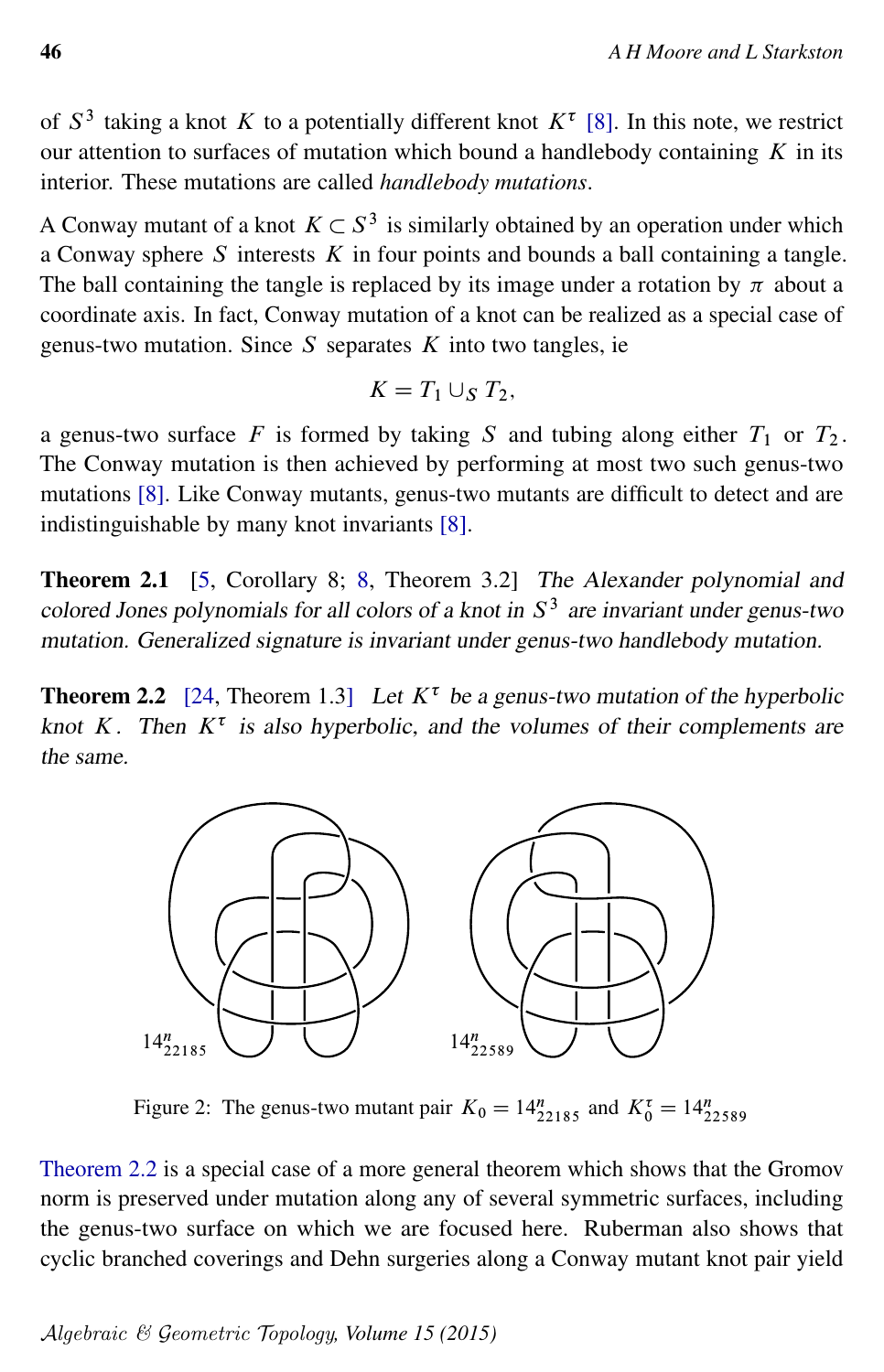manifolds of the same Gromov norm. Moreover, it is well known that Conway mutation preserves the homeomorphism type of the branched double covering. In light of this, it is natural to ask whether  $\Sigma_2(K)$  is homeomorphic to  $\Sigma_2(K^{\tau})$ ; however, this is not the case. We verify this by investigating the pair of genus-two mutant knots in [Figure 2,](#page-3-1) which we call  $K_0$  and  $K_0^{\tau}$  and are known as  $14_{22185}^{n}$  and  $14_{22589}^{n}$  in Knotscape notation.

# <span id="page-4-0"></span>**Proposition 2.3** The branched double covers of  $K_0$  and  $K_0^{\tau}$  are not homeomorphic.

Proof This is a fact which can be checked by computing the geodesic length spectra of  $\Sigma_2(K_0)$  and  $\Sigma_2(K_0^{\tau})$  in SnapPy [\[6\]](#page-19-2) with the following code snippet.

```
\gg Ml=Manifold ("14 n22185.tri"); M2=Manifold ("14 n22589.tri")
\gg M1. dehn_fill ((2,0),0); M2. dehn_fill ((2,0),0)>> M1. covers (2, cover_type="cyclic"); M2. covers (2, cover_type="cyclic")
\gg M1. length_spectrum (cutoff=1.5)
mult length topology parity
1 (0.618708509882 - 0.915396961493j) mirrored arc orientation - preserving
1 (1.02046533287 - 2.87373908997 j) mirrored arc orientation - preserving
1 (1.19267652219 - 1.97573028631 j ) circle orientation - preserving
1 (1.2943687184 - 0.108601853389j) mirrored arc orientation-preserving
1 (1.4180061001+1.77458043688j) circle orientation-preserving
\gg M2. length_spectrum (cutoff = 1.5)
mult length topology parity
1 ( 0.61977975736+1.04574145952 j ) mirrored arc orientation-preserving
1 (0.946415249278+3.02707626124j) mirrored arc orientation-preserving
1 (1.07345426322+2.11448221051j) circle orientation-preserving
1 (1.2943687184 - 0.108601853389j) mirrored arc orientation-preserving
```
The complex length spectrum of a compact hyperbolic 3–orbifold  $M$  is the collection of all complex lengths of closed geodesics in  $M$  counted with their multiplicities (Maclachlan and Reid [\[15,](#page-19-3) Chapter 12]). SnapPy demonstrates that the complex length spectra of  $\Sigma_2(K)$  and  $\Sigma_2(K^{\tau})$  bounded above are different, therefore these manifolds are not isospectral, and therefore not isometric. Mostow rigidity says that the geometry of a finite-volume hyperbolic three–manifold is unique, therefore  $\Sigma_2(K)$  and  $\Sigma_2(K^{\tau})$ are not homeomorphic.  $\Box$ 

**Corollary 2.4** The genus-two mutant pair  $K_0$  and  $K_0^{\tau}$  are not Conway mutants.

Proof Since Conway mutants have homeomorphic branched double covers, this follows directly from [Proposition 2.3.](#page-4-0)  $\Box$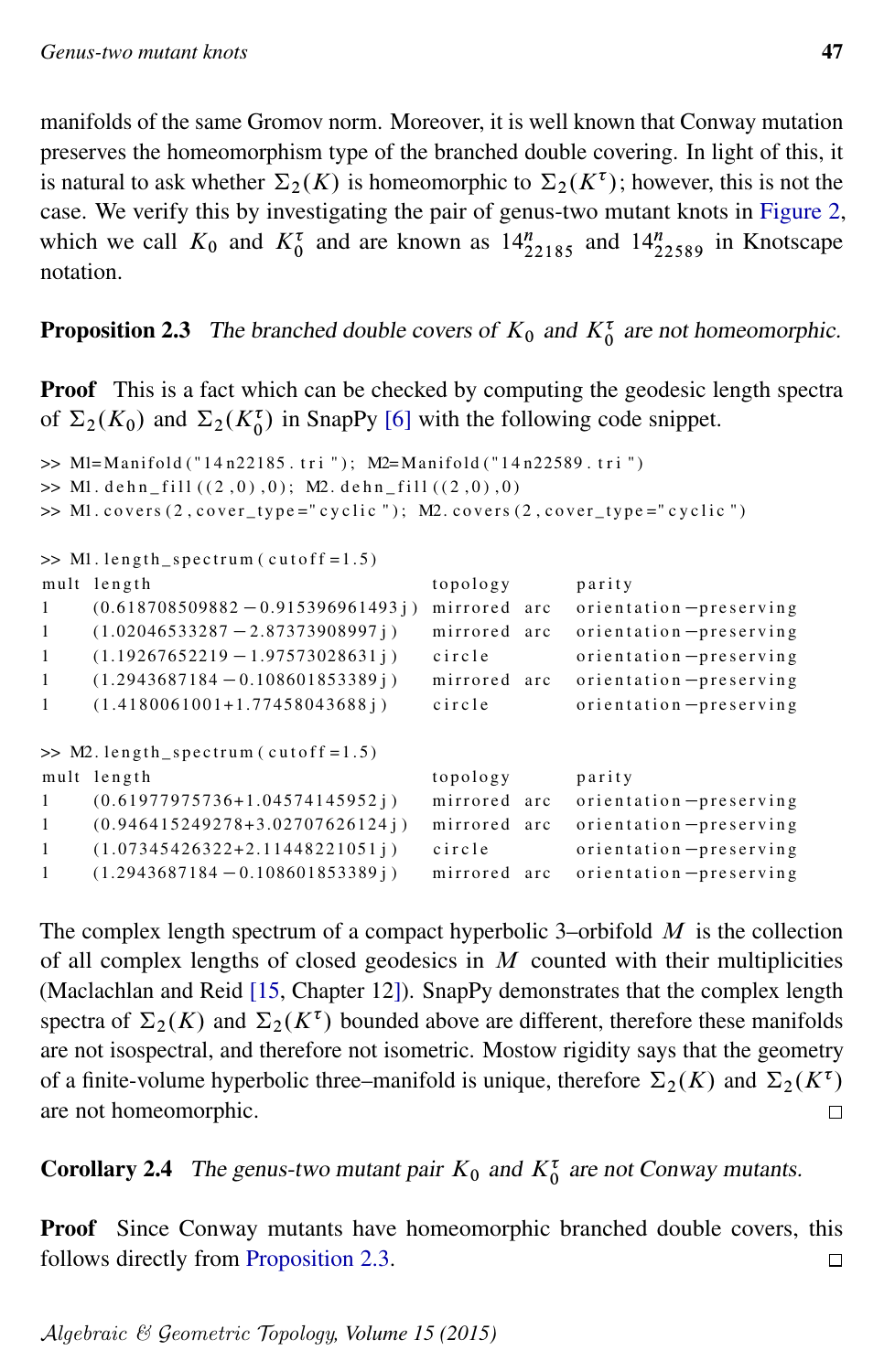We will continue to explore the pair  $14_{22185}^n$  and  $14_{22589}^n$ . As genus-two mutants, they share all of the properties mentioned in [Theorem 2.1](#page-3-2) and [Theorem 2.2.](#page-3-0) Moreover,  $14_{22185}^n$  and  $14_{22589}^n$  are also shown in [\[8\]](#page-19-1) to have the same HOMFLY-PT and Kauffman polynomials, although in general these polynomials are known to distinguish larger examples of genus-two mutant knots [\[8\]](#page-19-1). Just as a subtler hyperbolic invariant was required to distinguish their branched double covers, we require a subtler quantum invariant to distinguish the knot pair. The categorified invariants  $\widehat{HFK}$  and Kh do the trick.

**Theorem 2.5** The genus-two mutant knots  $K_0$  and  $K_0^{\tau}$  are distinguished by their knot Heegaard Floer homology and Khovanov homology, as well as by their  $\delta$ –graded versions.

See [Table 1.](#page-6-0) Khovanov homology with  $\mathbb Z$  coefficients was computed in [\[8\]](#page-19-1) using KhoHo [\[25\]](#page-20-2). Here, we include Khovanov homology with rational coefficients computed with the Mathematica program JavaKH-v2 [\[16\]](#page-19-4). Since HFK was shown to detect Conway mutation by Ozsváth and Szabó [\[20\]](#page-19-0), it is not surprising that knot Floer homology can distinguish genus-two mutant pairs. Nonetheless, the knot Floer groups  $\widehat{HFK}(K_0)$  and  $\widehat{HFK}(K_0^{\tau})$  have been computed using the Python program of Droz [\[7\]](#page-19-5).<br>The key observation is that although both knot Floer homology and Khovanov homology The key observation is that although both knot Floer homology and Khovanov homology distinguish the genus-two mutants as bigraded vector spaces, in both cases the pairs are indistinguishable as ungraded objects.

<span id="page-5-0"></span>

Figure 3: The surface of mutation for all  $K_n$ ; note the surface bounds a handlebody

We will derive an infinite family of knots from the pair  $14_{22185}^n$  and  $14_{22589}^n$ . Notice that each of these can be formed as the band sum of a two-component unlink. Let us call  $14_{22185}^n$  and  $14_{22589}^n$  by  $K_0$  and  $K_0^{\tau}$ , respectively. By adding *n* half-twists with positive crossings to the bands of  $K_0$  and  $K_0^{\tau}$ , as in [Figure 4,](#page-7-0) we obtain knots  $K_n$ and  $K_n^{\tau}$ . It is visibly clear that  $K_n^{\tau}$  is the genus-two mutant of  $K_n$  by the same surface of mutation relating  $K_0$  and  $K_0^{\tau}$ , illustrated in [Figure 3.](#page-5-0)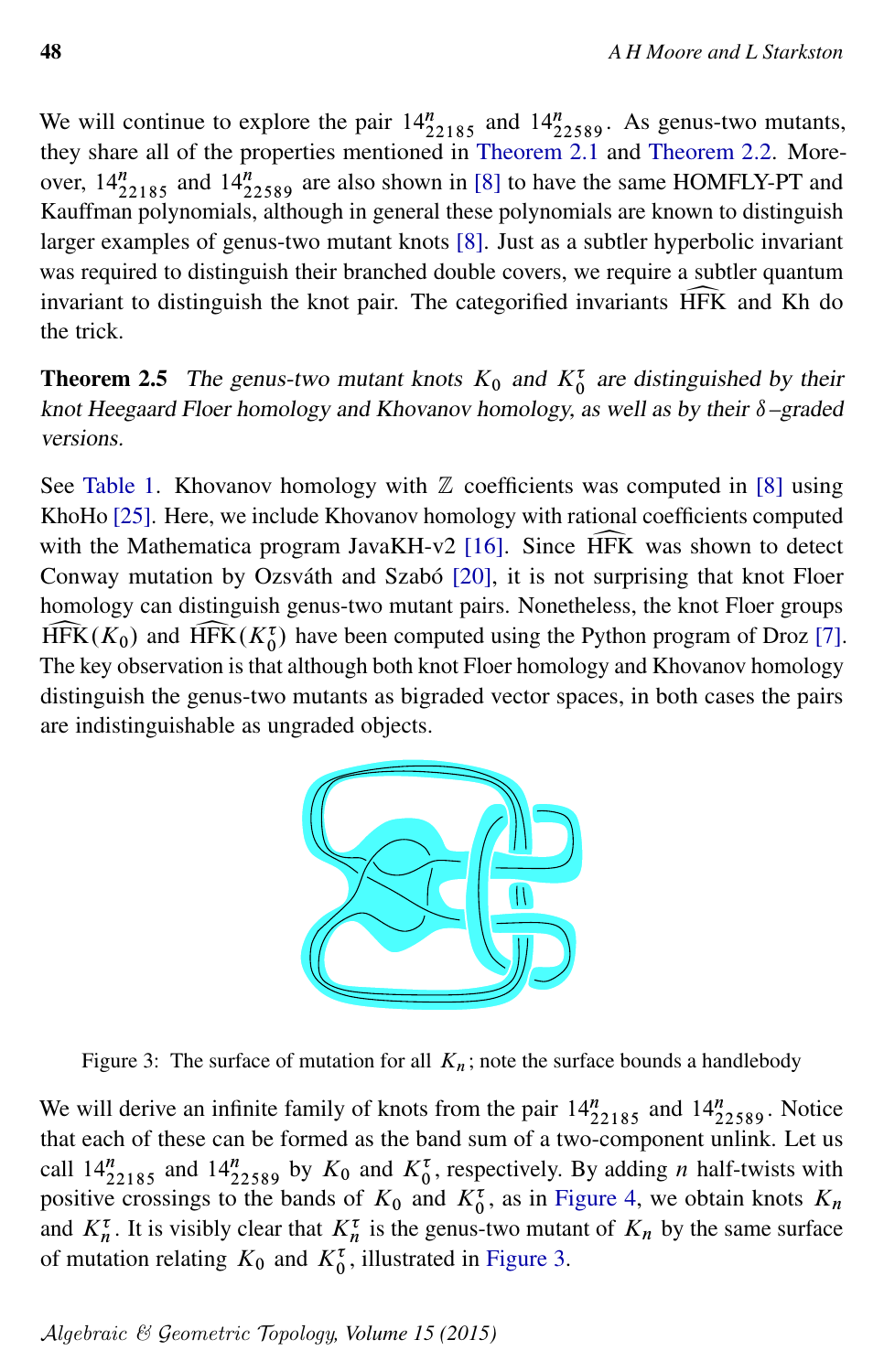<span id="page-6-0"></span>

| $\widehat{\text{HFK}}(K_0)$    |        |                                  |                                  |                                  |                  | $\hat{\text{HFK}}(K_0^{\tau})$ |                                  |                                  |                                  |
|--------------------------------|--------|----------------------------------|----------------------------------|----------------------------------|------------------|--------------------------------|----------------------------------|----------------------------------|----------------------------------|
|                                |        | $-1$                             |                                  |                                  | 2                |                                |                                  |                                  |                                  |
| 3<br>2<br>0<br>$^{-1}$<br>$-2$ | F<br>F | $\mathbb{F}^2$<br>$\mathbb{F}^2$ | $\mathbb{F}^2$<br>$\mathbb{F}^3$ | $\mathbb{F}^2$<br>$\mathbb{F}^2$ | F<br>$\mathbb F$ | 0                              | $\mathbb{F}^2$<br>$\mathbb{F}^2$ | $\mathbb{F}^5$<br>$\mathbb{F}^4$ | $\mathbb{F}^2$<br>$\mathbb{F}^2$ |
| $dim = 17$                     |        |                                  |                                  |                                  |                  |                                |                                  | $dim = 17$                       |                                  |

| $\delta$ -graded HFK $(K_0)$                                 |  |  |  |  |  |                     |  | $\delta$ -graded HFK $(K_0^{\tau})$                            |  |  |  |              |
|--------------------------------------------------------------|--|--|--|--|--|---------------------|--|----------------------------------------------------------------|--|--|--|--------------|
|                                                              |  |  |  |  |  | $-2$ $-1$ 0 1 2 dim |  |                                                                |  |  |  | $-1$ 0 1 dim |
| $a-m=-1$ F F <sup>2</sup> F <sup>2</sup> F <sup>2</sup> F 8  |  |  |  |  |  |                     |  | $a-m=0$   $\mathbb{F}^2$   $\mathbb{F}^5$   $\mathbb{F}^2$   9 |  |  |  |              |
| $a-m=0$   F F <sup>2</sup> F <sup>3</sup> F <sup>2</sup> F 9 |  |  |  |  |  |                     |  | $a-m = +1$ $\mathbb{F}^2$ $\mathbb{F}^4$ $\mathbb{F}^2$ 8      |  |  |  |              |
| $dim = 17$                                                   |  |  |  |  |  |                     |  | $dim = 17$                                                     |  |  |  |              |

Kh $(K_0; \mathbb{Q})$   $1\frac{7}{13} 1\frac{6}{9}$  $\frac{6}{9}$   $1\frac{4}{7}$  $\frac{4}{7}$   $1\frac{3}{7}$  $\frac{3}{7}$   $1\frac{3}{3}$  $\frac{3}{2} 1 \frac{2}{5}$  $\frac{2}{5}$   $1\frac{2}{3}$  $rac{2}{3}1\frac{1}{3}$  $\frac{1}{3}$   $1\frac{1}{1}$  $\frac{1}{1}$  1 $\frac{1}{3}$  2 $\frac{1}{2}$  1 $\frac{2}{1}$  1 $\frac{1}{3}$  1 $\frac{1}{1}$  1 $\frac{2}{3}$  1 $\frac{2}{5}$  1 $\frac{3}{3}$  1 $\frac{3}{5}$  1 $\frac{3}{7}$  1 $\frac{4}{7}$  1 $\frac{5}{7}$  1 $\frac{6}{11}$ Kh $(K_0^{\tau}; \mathbb{Q})$   $1_{13}^{\tau} 1_{9}^{\tau}$  $\frac{6}{9}$   $1\frac{5}{9}$  $\frac{5}{9}$   $1\frac{4}{9}$  $\frac{4}{9}$   $1\frac{4}{7}$  $\frac{4}{7}$   $1\frac{4}{5}$  $\frac{4}{5}$   $1\frac{3}{7}$  $\frac{3}{7}$   $1\frac{3}{5}$  $\frac{3}{5}$   $1\frac{3}{3}$  $\frac{3}{3} 1\frac{2}{5}$  $\frac{2}{5} 2\frac{2}{3}$  $\frac{2}{3}$   $1\frac{1}{3}$  $\frac{1}{3}$   $1\frac{1}{1}$  $\frac{1}{1}$   $1\frac{1}{1}$  $\frac{1}{1}$  2 $\frac{0}{1}$  2 $\frac{0}{1}$  1 $\frac{1}{1}$  1 $\frac{1}{3}$  1 $\frac{2}{1}$  1 $\frac{2}{5}$  1 $\frac{3}{5}$  1 $\frac{5}{7}$  1 $\frac{6}{11}$  $dim = 26$ 

| $\delta$ -graded Kh $(K_0)$ |     | $\delta$ -graded Kh $(K_0^{\tau})$ |  |
|-----------------------------|-----|------------------------------------|--|
| $q-2i=-3$ 4                 |     | $q-2i=-3$ 2                        |  |
| $q-2i = -1$ 11              |     | $q-2i=-1$ 9                        |  |
| $q - 2i = 1$                | - 9 | $q-2i=1$<br>- 11                   |  |
| $q - 2i = 3$                | 2   | $q - 2i = 3$<br>4                  |  |

Table 1: Knot Floer groups are displayed with Maslov grading on the vertical axis and Alexander grading on the horizontal axis. Computation [\[7\]](#page-19-5) also confirms  $\widehat{HFK}(K_0) \cong \widehat{HFK}(K_1)$  and  $\widehat{HFK}(K_0^{\tau}) \cong \widehat{HFK}(K_1^{\tau})$ . For Khovanov homology,  $\mathbf{D}_j^i$  denotes Khovanov groups in homological grading *i* and homology,  $\mathbf{D}_j^i$  denotes Khovanov groups in homological grading i and quantum grading  $j$  with dimension **D**. The underline denotes negative gradings. This notation originated in Bar-Natan [\[3\]](#page-18-4).

<span id="page-6-1"></span>Note that by resolving a crossing in the twisted band,  $K_n$  and  $K_{n-2}$  fit into an oriented skein triple  $(L_+, L_-, L_0)$  with  $L_0$  equal to the two-component unlink U for all integers  $n > 1$ . Moreover,  $K_n$  and  $K_{n-1}$  fit into an unoriented skein triple, again with third term the unlink. The knots  $K_n^{\tau}$ ,  $K_{n-1}^{\tau}$ ,  $K_{n-2}^{\tau}$  and U fit into these same oriented and unoriented skein triples.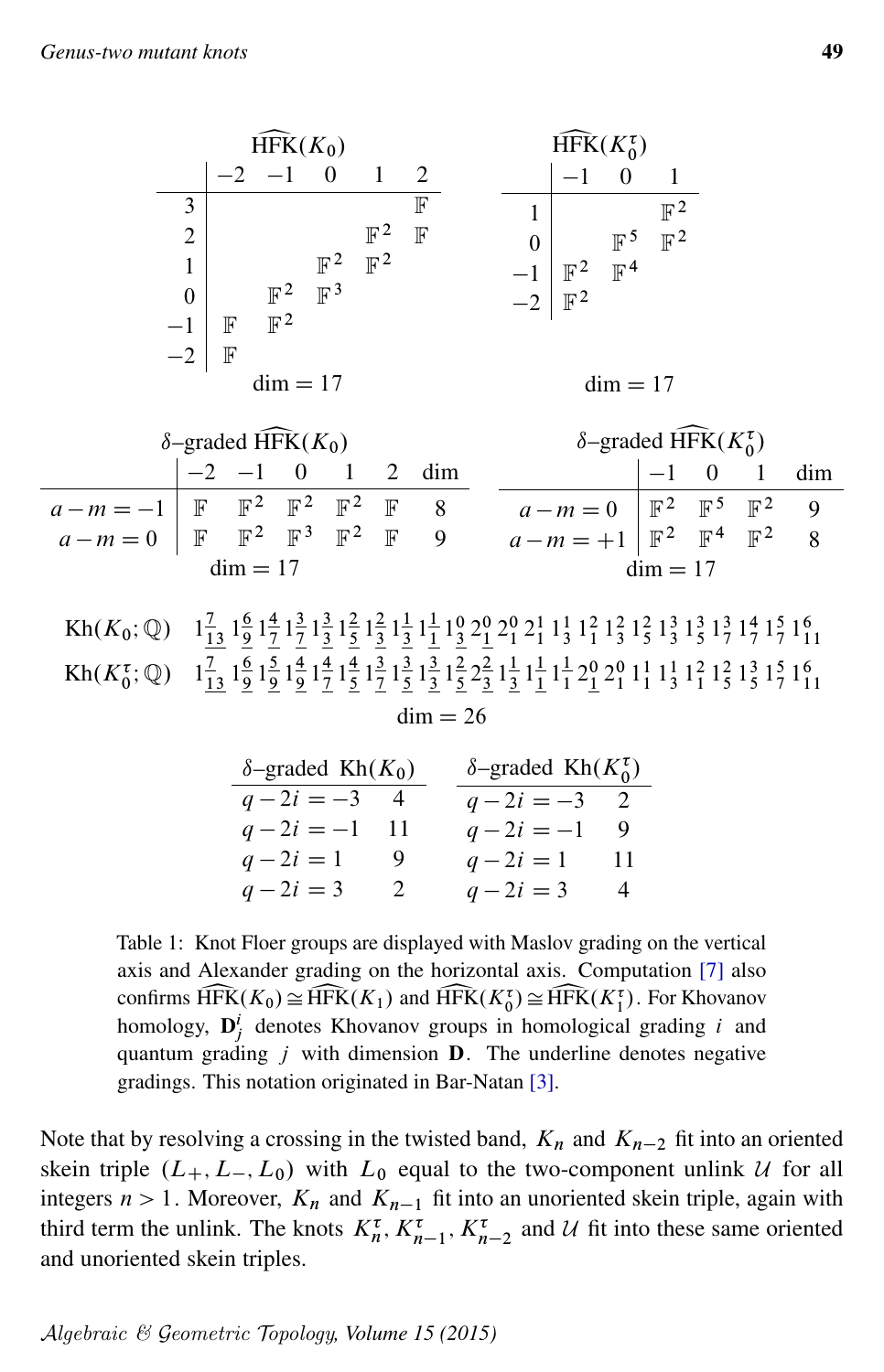<span id="page-7-0"></span>

(b) Unoriented skein triple of  $K_n$ ,  $K_{n-1}$  and U

Figure 4: Oriented and unoriented skein triples

<span id="page-7-1"></span>

Figure 5: A smooth cobordism illustrating that  $K_n$  is slice.

### **Lemma 2.6** The Ozsváth and Szabó  $\tau$  invariant and Rasmussen s invariant vanish for all  $K_n$  and  $K_n^{\tau}$ .

**Proof** The knots  $K_n$  and  $K_n^{\tau}$  are formed from the band sum of a two-component unlink. In general, if  $K$  is any such knot, then  $K$  is smoothly slice. This is a standard fact (see for example Lickorish [\[14,](#page-19-6) page 86]), and the slicing disk is illustrated in [Figure 5.](#page-7-1) Ozsváth and Szabó define the smooth concordance invariant  $\tau(K) \in \mathbb{Z}$ in [\[18,](#page-19-7) Corollary 1.3] and Rasmussen defines a smooth concordance invariant  $s(K) \in 2\mathbb{Z}$ in [\[23,](#page-19-8) Theorem 1]. Both  $\tau(K)$  and  $s(K)$  provide lower bounds on the four-ball genus:

$$
|\tau(K)| \le g_*(K) \quad \text{and} \quad |s(K)| \le 2g_*(K).
$$

Since all of our knots are slice, we immediately obtain  $\tau = s = 0$ .  $\Box$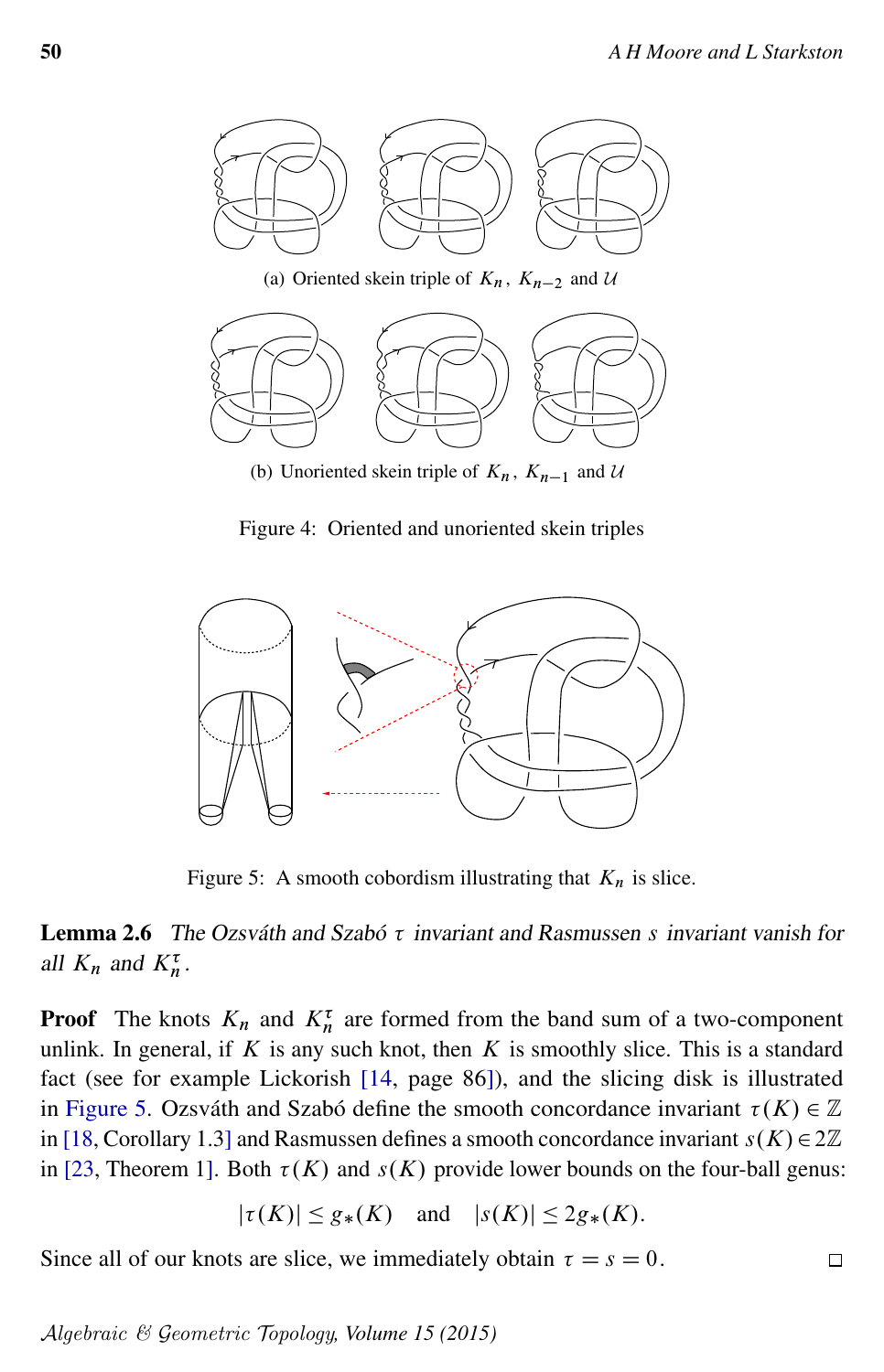### <span id="page-8-0"></span>3 Knot Floer homology

Knot Floer homology is a powerful invariant of oriented knots and links in an oriented three manifold  $Y$ , developed independently by Ozsváth and Szabó [\[19\]](#page-19-9) and Rasmussen [\[22\]](#page-19-10). We tersely paraphrase Ozsváth and Szabó's construction of the invariant for knots, and refer the reader to [\[19\]](#page-19-9) for details of the construction.

#### 3.1 Background from knot Floer homology

To a knot  $K \subset S^3$  is associated a doubly pointed Heegaard diagram  $(\Sigma, \alpha, \beta, z, w)$ . The data of the Heegaard diagram gives rise to chain complexes (CFK<sup>-</sup> $(K)$ ,  $\partial^-$ ) and  $(\widehat{CFK}(K), \widehat{\partial})$ . These complexes come equipped with a bigrading  $(M, A)$ , where  $M$  denotes Maslov grading and  $A$  denotes Alexander grading. The chain complex CFK<sup>-</sup>(K) is an  $\mathbb{F}_2[U]$  module, where the action of U reduces A by one and M by two. The differentials  $\partial^-$  and  $\hat{\partial}$  preserve A and reduce M by one. The homology groups HFK<sup>-</sup> $(K)$  and HFK $(K)$  are invariants of K.

We will require the following theorem of Ozsváth and Szabó specialized to the case where  $L_{+}$  and  $L_{-}$  are knots, which we state without proof.

<span id="page-8-1"></span>**Theorem 3.1** (Ozsváth and Szabó [\[17,](#page-19-11) Theorem 1.1]) Let  $L_+$ ,  $L_-$  and  $L_0$  be three oriented links, which differ at a single crossing as indicated by the notation. Then, if  $L_{+}$  and  $L_{-}$  are knots, there is a long exact sequence

$$
\cdots \longrightarrow \text{HFK}^-_{m}(L_+, a) \xrightarrow{f^-} \text{HFK}^-_{m}(L_-, a) \xrightarrow{g^-} H_{m-1}\left(\frac{\text{CFL}^-(L_0)}{U_1 - U_2}, a\right)
$$

$$
\xrightarrow{h^-} \text{HFK}^-_{m-1}(L_+, a) \longrightarrow \cdots.
$$

We remark that the skein exact sequence of [Theorem 3.1](#page-8-1) is derived from a mapping cone construction. Indeed, Ozsváth and Szabó show in [\[17,](#page-19-11) Theorem 3.1] that there is a chain map  $f: CFK^{-}(L_{+}) \rightarrow CFK^{-}(L_{-})$  whose mapping cone is quasi-isomorphic to the mapping cone of the chain map  $U_1 - U_2$ : CFL<sup>-</sup> $(L_0) \rightarrow$  CFL<sup>-</sup> $(L_0)$ , which is in turn quasi-isomorphic to the complex  $\text{CFL}^-(L_0)/U_1 - U_2$ . The maps in the diagram appearing in [\[17,](#page-19-11) Section 3.1] which determine the quasi-isomorphism from the cone of f to the cone of  $U_1-U_2$  are U-equivariant. The map  $f^-$  appearing in the sequence above is the map induced on homology by f. The maps  $g^-$  and  $h^-$  are induced by inclusions and projections of the mapping cone of  $f$  along with the quasi-isomorphism. Therefore the long exact sequence is  $U$ -equivariant.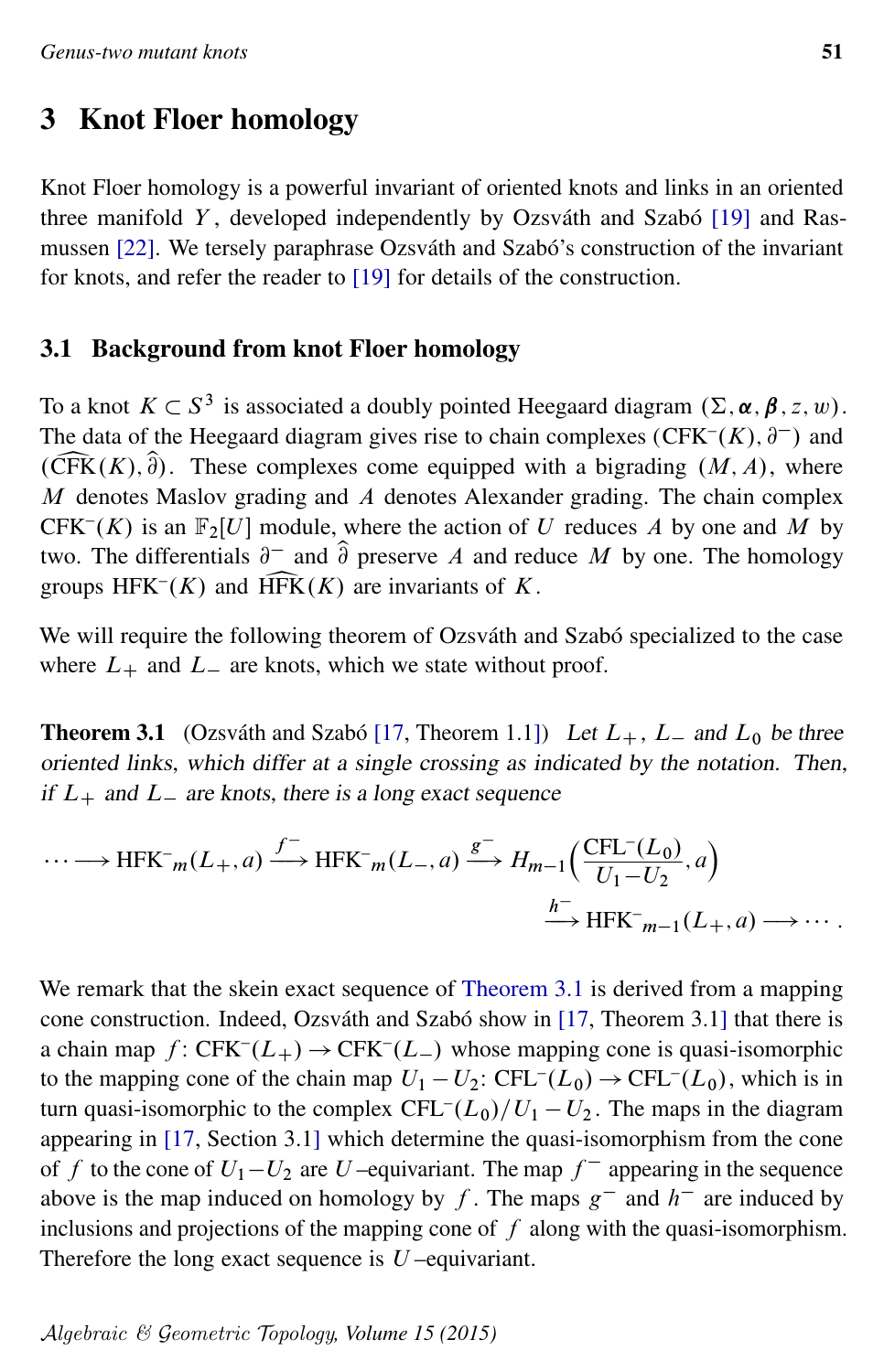**Lemma 3.2** Let U be the two-component unlink in  $S^3$ . Then U corresponds with the unknot  $\widehat{U} \subset S^2 \times S^1$ , whose knot Floer homology is

$$
\widehat{\text{HFK}}(S^3, \mathcal{U}) \cong \mathbb{F}_2 \lim_{a=0} \oplus \mathbb{F}_2 \lim_{a=0} \mathbb{F}_{2n}.
$$

$$
H_*\left(\frac{\text{CFL}^{-}(\mathcal{U})}{U_1 - U_2}\right) \cong \widehat{\text{HFK}}(S^3, \mathcal{U}) \otimes_{\mathbb{F}_2} \mathbb{F}_2[U],
$$

where in the module  $\mathbb{F}_2[U]$ , the action of U drops the Maslov grading by two and the Alexander grading by one.

**Proof** A Heegaard diagram for  $\widehat{U} \subset S^2 \times S^1$  can be constructed by taking a genus-one splitting of  $S^2 \times S^1$  with two curves,  $\alpha$  and  $\beta$ , intersecting in two points x and y. Place basepoints z and w inside the annular region such that x is connected to y by two disks. Since it is a genus-one splitting we count only  $\phi$  corresponding to domains that are disks. As an application of the Riemann mapping theorem,  $\#\widehat{\mathcal{M}}(\phi) = \pm 1$  $2 \times S^1$ ,  $\widehat{U}$  and for each such  $\phi$ . Therefore the differential is zero in both CFK( $S^2 \times S^1$ ,  $\mathcal{U}$ ) and CFK– $(S^2 \times S^1, \hat{\mathcal{U}})$ . The relative grading difference is evident from the diagram and pinned down by the observation that the  $U \subset S^3$  fits into a skein exact sequence [\(Theorem 3.1\)](#page-8-1) with the unknot.  $\Box$ 

#### 3.2 Knot Floer homology proof

The main objective of this section is to show that each knot in the family  $\{K_n\}$  has knot Floer homology isomorphic to  $\widehat{HFK}(K_0)$ , and that each knot in the family  $\{K_n^{\tau}\}$  knot Floer homology isomorphic to  $\widehat{HFK}(K_0^{\tau})$ . Similar computations generating  $\binom{\tau}{n}$  has knot Floer homology isomorphic to  $\widehat{HFK}(K_0^{\tau})$ . Similar computations generating knots with isomorphic knot homologies occur in the work of Starkston [26], Watson [27] and with isomorphic knot homologies occur in the work of Starkston [\[26\]](#page-20-3), Watson [\[27\]](#page-20-4) and Greene and Watson [\[10\]](#page-19-12), to name a few. [Theorem 3.3](#page-9-0) is a special case of an observation originally due to Hedden and Watson. It will soon appear in [\[11,](#page-19-13) Theorem 1]. We include a proof for the sake of completeness and the benefit of the reader.

<span id="page-9-0"></span>**Theorem 3.3** [\[11,](#page-19-13) Theorem 1] Let K be a knot in  $S<sup>3</sup>$  formed from the band sum of a two-component unlink, and let  ${K_n}$  denote the family of knots obtained by adding n half-twists with positive crossings to the band. For all  $m, a \in \mathbb{Z}$  and  $n \geq 2 \in \mathbb{Z}$ ,  $\text{HFK}^-_{m}(K_n, a) \cong \text{HFK}^-_{m}(K_{n-2}, a).$ 

**Proof** The proof is by induction on  $n$ . Just as with the specific families of knots described above,  $K_n$  fits into the skein triple  $(K_n, K_{n-2}, \mathcal{U})$ . [Theorem 3.1](#page-8-1) applied to the skein triple gives a long exact sequence

$$
\cdots \to \text{HFK}^-_{m}(K_n, a) \xrightarrow{f^-} \text{HFK}^-_{m}(K_{n-2}, a) \xrightarrow{g^-} H_{m-1}\left(\frac{\text{CFL}^-(\mathcal{U})}{U_1 - U_2}, a\right)
$$

$$
\xrightarrow{h^-} \text{HFK}^-_{m-1}(K_n, a) \to \cdots.
$$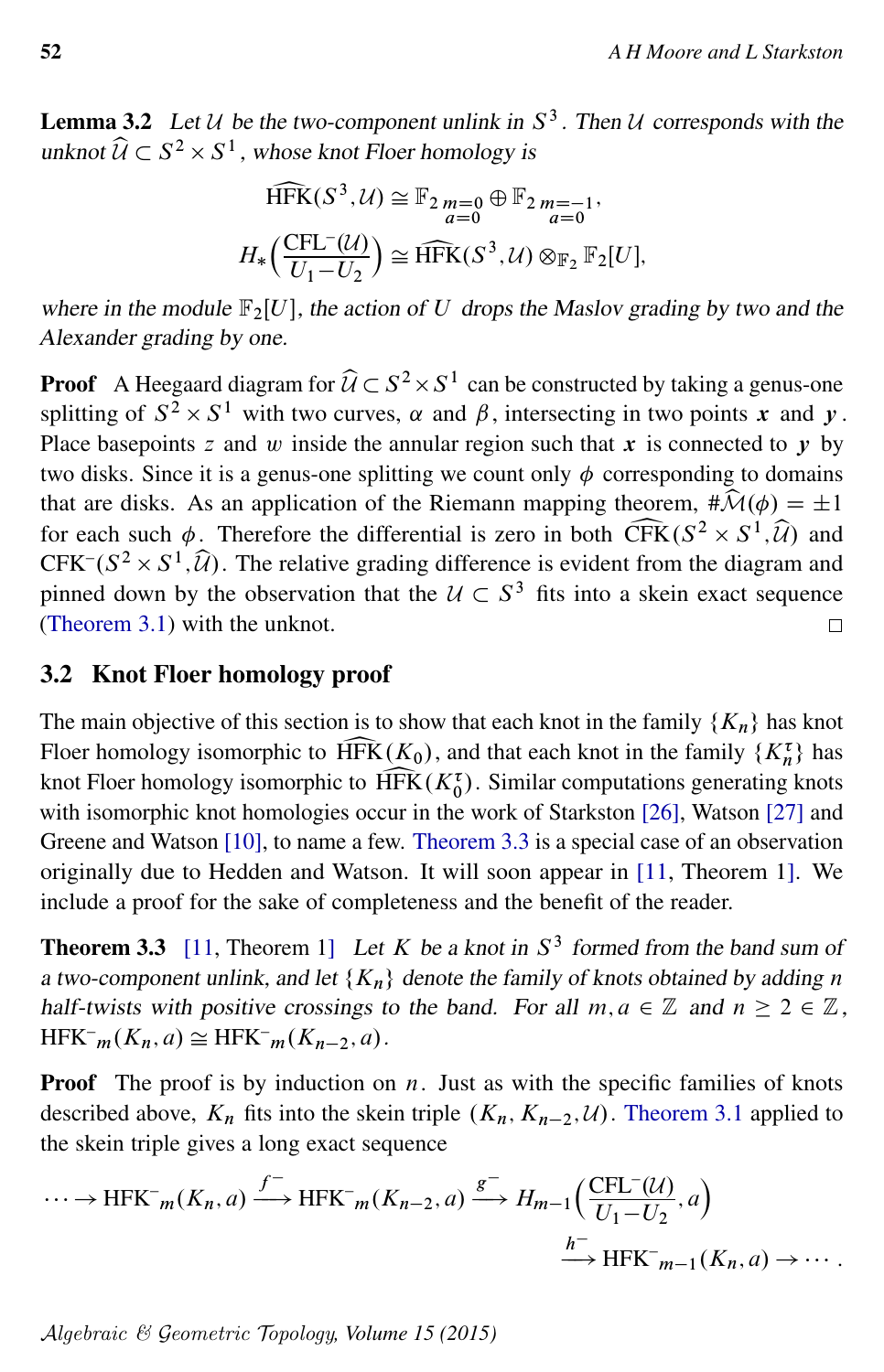We will use this sequence in conjunction with information coming from the  $\tau$  invariant. By [Lemma 2.6,](#page-6-1)  $\tau(K_n) = 0$  for all *n*. Because we are working with HFK<sup>-</sup>(K), we will use the definition of  $\tau$  appearing in Ozsváth and Szabó [\[21,](#page-19-14) Appendix], where  $m(K)$  denotes the mirror of K:

$$
\tau(m(K))
$$

 $=\max\{a \mid \text{there exists } \xi \in \text{HFK}^-(K, a) \text{ such that } U^d \xi \neq 0 \text{ for all integers } d \geq 0\}.$ 

Moreover, for a homogeneous element  $\xi \in HFK^-(K, \tau(m(K))$  such that  $U^d \xi \neq 0$ for all  $d \ge 0$ , the Maslov grading of  $\xi$  is given by  $m = 2\tau(m(K))$ . This fact can be verified by following the argument given in [\[21,](#page-19-14) Appendix], keeping careful track of the bigrading shifts at each step. Since  $\tau(K_n) = 0$ , we have the additional fact that  $\tau(K_n) = \tau(m(K_n)).$ 

The nontorsion summand of HFK<sup>-</sup> $(K_n)$  is generated by an element  $\xi_n$  with maximal bigrading  $(2\tau(m(K)), \tau(m(K)),$  which in this case is  $(0, 0)$ . The third term  $H_*(\text{CFL}^{-1}(L_0)/(U_1-U_2),0)$  of the skein triple corresponds with the two-component unlink and is freely generated over  $\mathbb{F}_2[U]$  by elements z and z' in bigradings  $(0,0)$ and  $(-1, 0)$ . Since HFK<sup>-</sup>(U) is supported entirely in bigradings  $(-2d, -d)$  and  $(-2d - 1, -d)$  the long exact sequence immediately supplies isomorphisms

$$
HFK^-_{m}(K_n, a) \cong HFK^-_{m}(K_{n-2}, a)
$$

whenever  $a = -d \le 0$  and  $|m - 2a| > 1$  or when  $a > 0$ . The U-equivariant long exact sequence for the remaining case is displayed below, parameterized by  $d \geq 0$ :

$$
0 \longrightarrow \text{HFK}^{-}_{1-2d}(K_n, -d) \xrightarrow{f^{-}} \text{HFK}^{-}_{1-2d}(K_{n-2}, -d) \xrightarrow{g^{-}} \cdots \longrightarrow
$$
  

$$
\mathbb{F}_{2\{-2d, -d\}} \xrightarrow{h^{-}} \text{HFK}^{-}_{2d}(K_n, -d) \xrightarrow{i^{-}} \text{HFK}^{-}_{2d}(K_{n-2}, -d) \xrightarrow{j^{-}} \mathbb{F}_{2\{-1-2d, -d\}}
$$
  

$$
\xrightarrow{k^{-}} \text{HFK}^{-}_{-1-2d}(K_n, -d) \xrightarrow{\ell^{-}} \text{HFK}^{-}_{-1-2d}(K_{n-2}, -d) \longrightarrow 0
$$

Here:

$$
\cdots \mathbb{F}_{2\{-2d,-d\}} \xrightarrow{h^-} \mathrm{HFK}_{-2d}(K_n,-d) \xrightarrow{i^-} \mathrm{HFK}_{-2d}(K_{n-2},-d) \xrightarrow{j^-} \mathbb{F}_{2\{-1-2d,-d\}} \cdots
$$
  
\n
$$
\begin{array}{ccc}\n\cup & \cup & \cup & \cup \\
U^d \cdot z & \longrightarrow & U^d \cdot \xi_n + \eta & U^d \cdot \xi_{n-2} & \longrightarrow & U^d \cdot z'\n\end{array}
$$

In the diagram above, equivariance of the long exact sequence with respect to the action of U implies that  $U^d \cdot z$  cannot be in the image of any  $\mathbb{F}_2[U]$ -torsion element. Since HFK<sup>-</sup><sub>1-2d</sub>(K<sub>n-2</sub>,-d) is torsion,  $U^d \cdot z$  is not in the image of  $g^-$ , and the map  $g^-$  is equal to 0. Exactness implies that  $f^-$  is an isomorphism, and also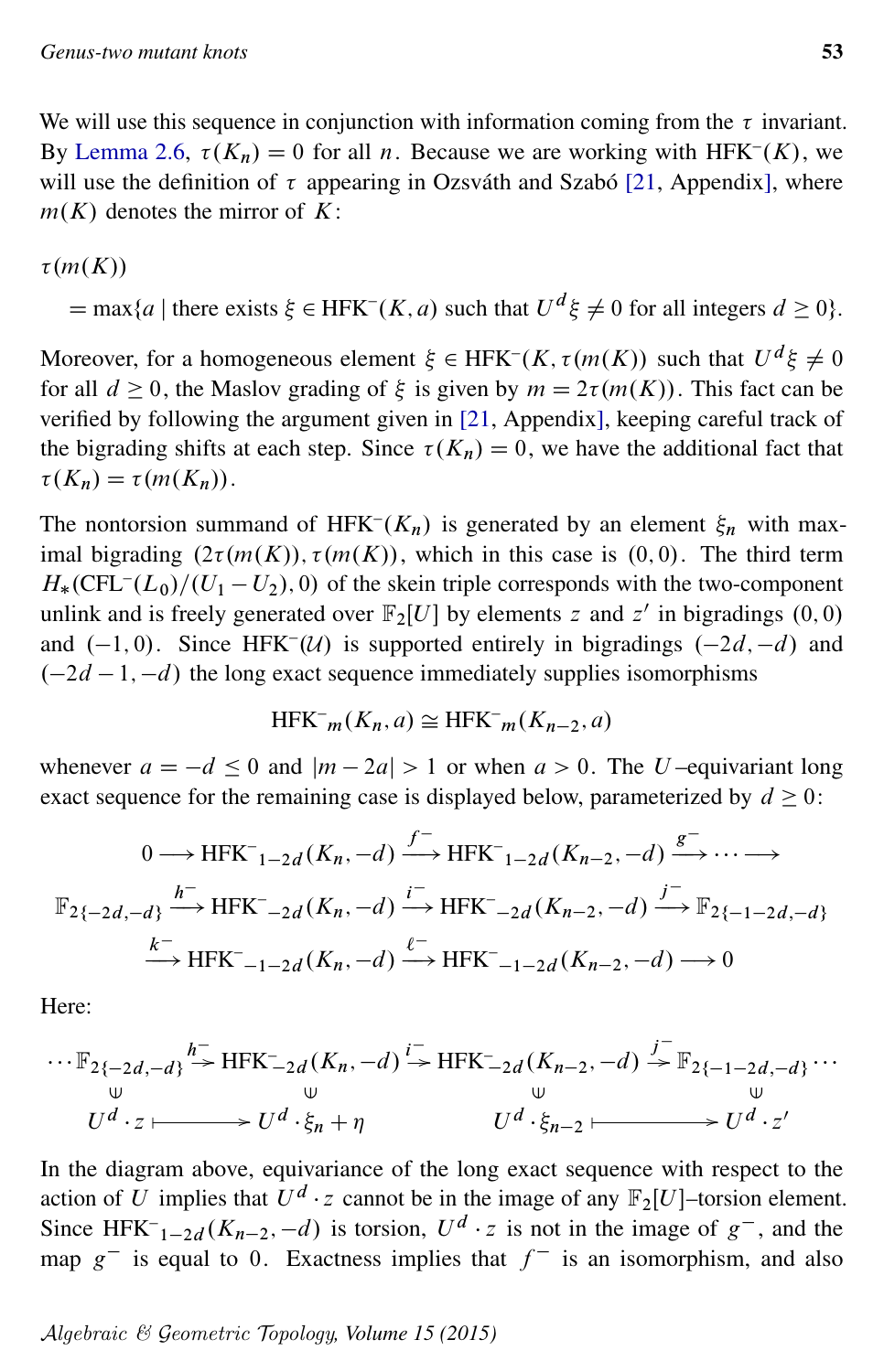that  $h^-$  is an injection. Since the map  $h^-$  is degree preserving,  $U^d \cdot z$  maps to a nontorsion element  $U^d \cdot \xi_n + \eta \in \text{HFK}^-_{-2d}(K, -d)$ , where  $\eta$  is  $\mathbb{F}_2[U]$ -torsion. By exactness,  $U^d \cdot \xi_n + \eta \in \text{Ker } i^-$ . Because the nontorsion summand gets mapped to zero by  $i^-$ ,  $U^d \cdot \xi_{n-2}$ , which is also nontorsion, is not in the image of  $i^-$ . By exactness,  $U^d \cdot \xi_{n-2} \notin \text{Ker } j^-$  and  $U^d \cdot \xi_{n-2}$  must map to  $U^d \cdot z'$ . Exactness implies that  $k^- = 0$ and  $\ell^-$  is an isomorphism. What remains is an isomorphism of torsion submodules at *i*<sup>-</sup>. Hence, for all  $(m, a)$ , HFK<sup>-</sup> $_m(K_n, a) \cong$  HFK<sup>-</sup> $_m(K_{n-2}, a)$ .  $\Box$ 

**Corollary 3.4** Let  $\{K_n\}$  and  $\{K_n^{\tau}\}\$  denote the infinite family of knots derived from  $14_{22185}^n$  and  $14_{22589}^n$ . Then

$$
\widehat{\text{HFK}}_m(K_n, a) \cong \widehat{\text{HFK}}_m(K_0, a),
$$
  

$$
\widehat{\text{HFK}}_m(K_n^{\tau}, a) \cong \widehat{\text{HFK}}_m(K_0^{\tau}, a).
$$

Proof Once a suitable base case has been established, then the result follows from relating  $HFK^{-}(K_{n})$ ,  $HFK^{-}$ relating HFK<sup>-</sup>( $K_n$ ), HFK<sup>-</sup>( $K_{n-2}$ ), HFK ( $K_n$ ) and HFK ( $K_{n-2}$ ) by the Five Lemma.<br>There are four distinct families in our investigation, with base cases  $K_0, K_1, K_0^{\tau}$ and  $K_1^{\tau}$ , for even and odd values of *n*. The hat-version HFK of each has been verified ationally with the program of Droz [7]. We have found  $\widehat{HFK}(K_1)$  and  $\widehat{HFK}(K_1^{\tau})$ computationally with the program of Droz [\[7\]](#page-19-5). We have found  $\widehat{HFK}(K_1)$  and  $\widehat{HFK}(K_1^{\tau})$  to be isomorphic with  $\widehat{HFK}(K_0)$  and  $\widehat{HFK}(K_0^{\tau})$ , respectively (see Table 1). to be isomorphic with  $\widehat{HFK}(K_0)$  and  $\widehat{HFK}(K_0^{\tau})$ , respectively (see [Table 1\)](#page-6-0).

This verifies that  $\{K_n\}$ ,  $n \in \mathbb{Z}^+$ , is an infinite family of knots admitting a distinct genus-two mutant of the same total dimension in knot Floer homology.

### <span id="page-11-0"></span>4 Khovanov homology

Khovanov homology is a bigraded homology knot invariant introduced by Khovanov [\[12\]](#page-19-15). The chain complex and differential of the homology theory are computed combinatorially from a knot diagram using the cube of smooth resolutions of the crossings. See Bar-Natan [\[3\]](#page-18-4) for an introduction to the theory. Here, we compute the Khovanov homology of  $K_n$  and  $K_n^{\tau}$  over rational coefficients. While our computation of Heegaard Floer homology was over coefficients in  $\mathbb{F}_2$ , we need to work over  $\mathbb Q$  to obtain the corresponding results in Khovanov homology. This is for two reasons. First, Rasmussen's invariant and Lee's spectral sequence are only applicable to Khovanov homology with rational coefficients, and we require these tools for the computation. Furthermore, Khovanov homology over  $\mathbb{F}_2$  coefficients is significantly weaker at distinguishing mutants in the following sense. Bloom and Wehrli independently proved that Khovanov homology over  $\mathbb{F}_2$  is invariant under Conway mutation in [\[4;](#page-18-1) [28\]](#page-20-0). While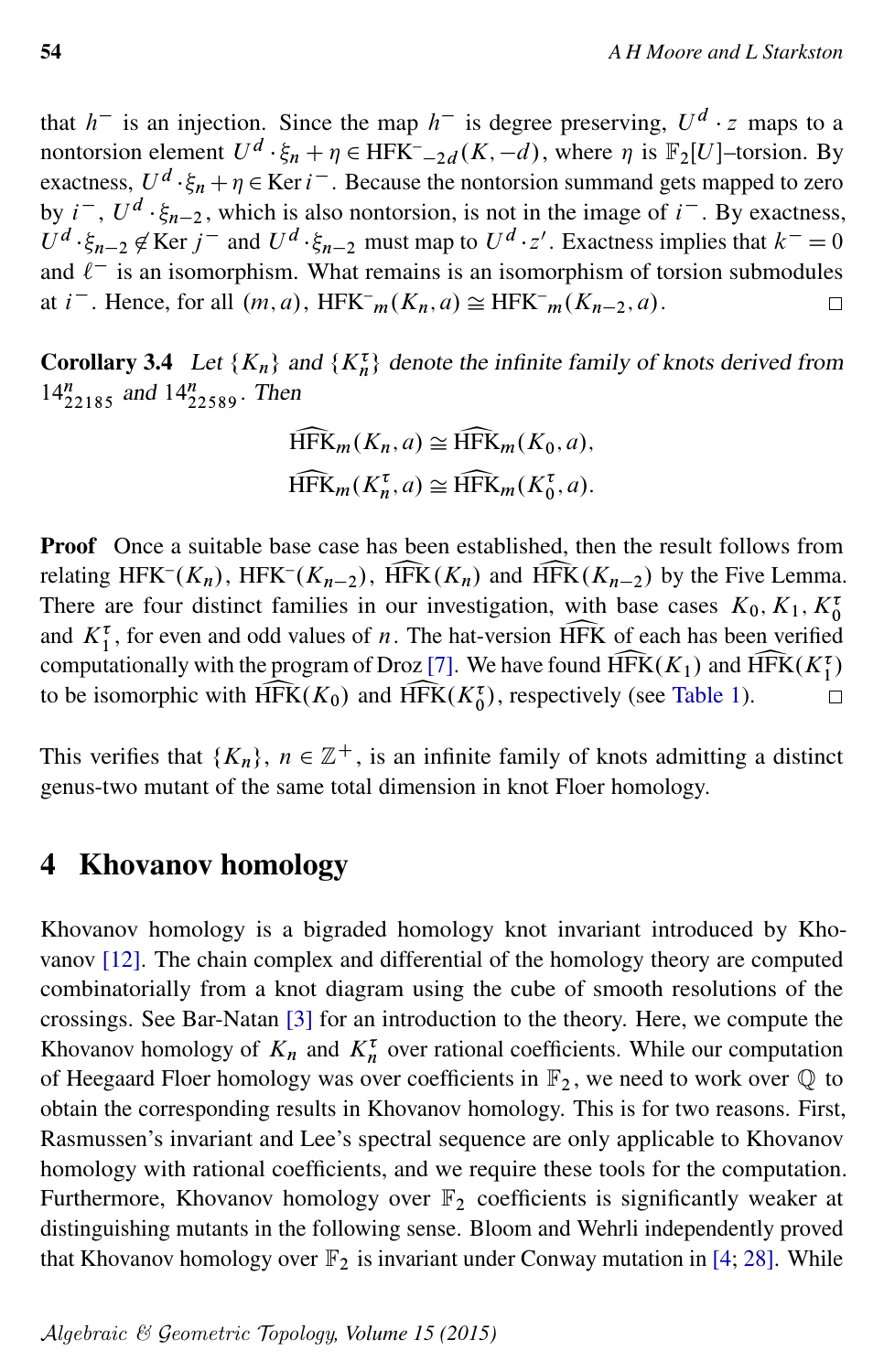these pairs are not Conway mutants, we can compute that  $K_0$  and  $K_0^{\tau}$  have the same  $\mathbb{F}_2$ -Khovanov homology (though we have not proven this for the infinite family). The goal of this section is to provide an infinite family of genus 2 mutants where the bigraded rational Khovanov homology distinguishes between the knot and its mutant, whereas the total dimension of the Khovanov homology is invariant under the mutation. Our main result in this section is the following theorem.

<span id="page-12-1"></span>**Theorem 4.1** The Khovanov homology with rational coefficients for  $K_n$  (respectively  $K_n^{\tau}$ ) for  $n \geq 8$  is described by the following sequences of numbers. Here  $D_j^i$ denotes that the Khovanov homology in homological grading  $i$  and quantum grading  $j$ has dimension **D** (this notation originated in Bar-Natan [\[3\]](#page-18-4)):

$$
Kh(K_n) = 1_{-1}^{0} 1_{1}^{n-1} 1_{2n-1}^{n-6} 1_{2n-7}^{n-4} 1_{2n-7}^{n-3} 1_{2n-5}^{n-3} 1_{2n-5}^{n-2} 1_{2n-3}^{n-1} 1_{2n-1}^{n-1} 1_{2n-3}^{n-1}
$$
  
\n
$$
1_{2n-1}^{n} 1_{2n+1}^{n} 2_{2n+1}^{n+1} 1_{2n+3}^{n+1} 1_{2n+3}^{n+2} 1_{2n+5}^{n+2} 1_{2n+5}^{n+3} 1_{2n+5}^{n+3} 1_{2n+5}^{n+3} 1_{2n+7}^{n+3}
$$
  
\n
$$
1_{2n+1}^{n+4} 1_{2n-1}^{n+5} 1_{2n+7}^{n+6}
$$
  
\n
$$
Kh(K_n^{\tau}) = 1_{-1}^{0} 1_{1}^{0} 1_{2n-1}^{n-7} 1_{2n-9}^{n-6} 1_{2n-9}^{n-5} 1_{2n-9}^{n-4} 1_{2n-7}^{n-4} 1_{2n-5}^{n-4} 1_{2n-7}^{n-3} 1_{2n-7}^{n-3} 1_{2n-3}^{n-3} 1_{2n-5}^{n-3}
$$
  
\n
$$
2_{2n-3}^{n-2} 1_{2n-3}^{n-1} 1_{2n-1}^{n-1} 1_{2n+1}^{n-1} 1_{2n-1}^{n} 1_{2n+1}^{n+1} 1_{2n+3}^{n+1} 1_{2n+1}^{n+2} 1_{2n+5}^{n+6}
$$
  
\n
$$
1_{2n+5}^{n+5} 1_{2n+7}^{n+6} 1_{2n+7}^{n+6}
$$
  
\n
$$
1_{2n+5}^{n+5} 1_{2n+7}^{n+6} 1_{2n+1}^{n+1} 1_{2n+1}^{n+6}
$$
  
\n
$$
1_{2n+5}^{n+5} 1_{2n+7}^{n+6} 1_{2n+1}
$$

The key aspect of this computation to note for the proof is that as  $n$  increases by 1, in all but the first two terms the homological grading increases by 1 and the quantum grading increases by 2. The first part of the proof will justify the computation for all but the first two terms. The second part of the proof justifies the computation of the first two terms. Before we give the proof of the computation, the following corollary highlights the relevant conclusions.

<span id="page-12-0"></span>**Corollary 4.2** For all  $n \ge 0$ , Kh $(K_n) \not\cong$  Kh $(K_n^{\tau})$  as bigraded groups and Kh<sup> $\delta$ </sup> $(K_n) \not\cong$  $\mathop{\mathrm{Kh}}\nolimits^{\delta}(K_n^{\tau}).$  However,

$$
\dim(\text{Kh}(K_n)) = \dim(\text{Kh}(K_n^{\tau})) = 26.
$$

**Proof of [Corollary 4.2](#page-12-0)** For  $n \geq 8$  it is clear from the theorem that the bigraded Khovanov homology over  $\mathbb Q$  of  $K_n$  and  $K_n^{\tau}$  differ. For example  $K_n$  has dimension zero in homological grading  $n-5$ , quantum grading  $2n-9$  while  $K_n^{\tau}$  has dimension one in that grading.

The  $\delta$ –graded groups can be computed from the theorem. The  $\delta$ –gradings are supported in  $\delta = -3, -1, 1, 3$ . For any value of n, Kh<sup> $\delta$ </sup>(K<sub>n</sub>) agrees with Kh<sup> $\delta$ </sup>(K<sub>0</sub>) and Kh<sup> $\delta$ </sup>(K<sub>n</sub><sup> $\tau$ </sup>) agrees with  $Kh^{\delta}(K_0^{\tau})$ , as given in [Table 1.](#page-6-0) In particular  $Kh^{\delta}$  distinguishes  $K_n$  from  $K_n^{\tau}$ .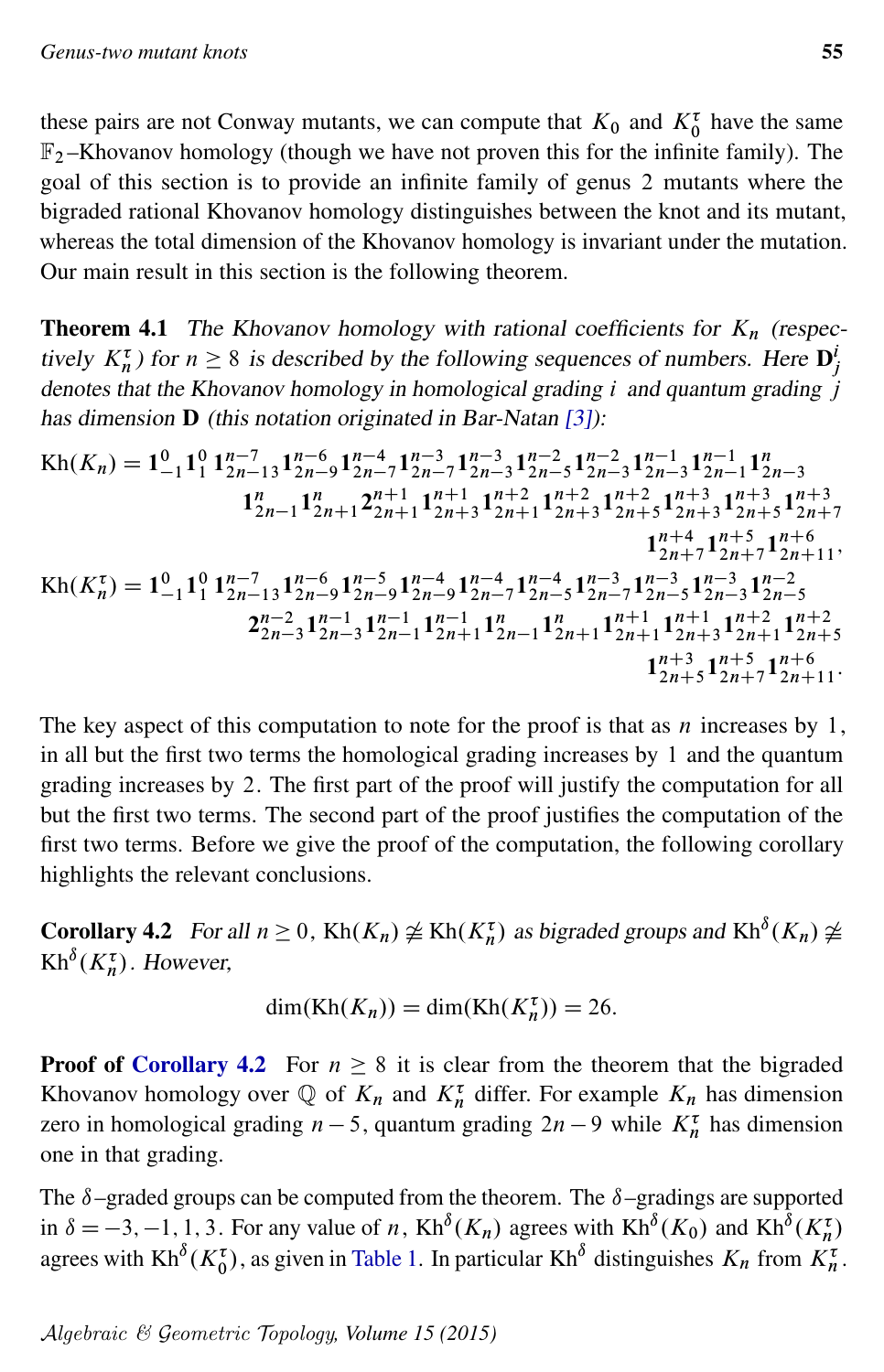The total dimension of the Khovanov homology in each case is 26, and can be computed by summing the dimensions over all bidegrees.

For the finitely many cases where  $0 \le n \le 7$  this result has been computationally verified using Morrison's program JavaKh-v2 [\[16\]](#page-19-4).  $\Box$ 

Proof of [Theorem 4.1](#page-12-1) The method of computing Khovanov homology we use here was previously used by Starkston [\[26\]](#page-20-3) to find the Khovanov homology of  $(p, -p, q)$ pretzel knots. The reader may refer to that paper or the above cited sources for further background and detail.

There is no difference in the proof for  $K_n$  versus  $K_n^{\tau}$ . We will write  $K_n$  throughout the proof, but all statements in the proof hold for  $K_n^{\tau}$  as well.

There is a long exact sequence whose terms are given by the unnormalized Khovanov homology of a knot diagram and its 0– and 1–resolutions at a particular crossing. The unnormalized Khovanov homology is an invariant of a specific diagram, not of a particular knot. It is given by taking the homology of the appropriate direct sum in the cube of resolutions before making the overall grading shifts. Let  $n_+$  denote the number of positive crossings in a diagram and  $n_+$  the number of negative crossings. Let  $\lceil \cdot \rceil$  denote a shift in the homological grading and  $\{\cdot\}$  denote a shift in the quantum grading such that  $\mathbb{Q}_{(q)}\{k\} = \mathbb{Q}_{(q+k)}$  and such that Kh $(K)[k]$  has an isomorphic copy of Kh<sup>*i*</sup>(*K*) in homological grading  $i + k$  for each *i*.<sup>[2](#page-13-0)</sup>

Let  $\widehat{Kh}(D)$  denote the unnormalized Khovanov homology of a knot diagram D. Then

<span id="page-13-1"></span>
$$
Kh(D) = \widehat{Kh}(D)[-n_{-}]\{n_{+} - 2n_{-}\}.
$$

If D is a diagram of a knot,  $D_0$  is the diagram where one crossing is replaced by its 0–resolution and  $D_1$  is the diagram where that crossing is replaced by its 1– resolution. Then we have the following long exact sequence (maps of which preserve the  $q$ -grading):

$$
(1) \qquad \cdots \to \widehat{Kh}^{i-1}(D_1)\{1\} \to \widehat{Kh}^i(D) \to \widehat{Kh}^i(D_0) \to \widehat{Kh}^i(D_1)\{1\} \to \cdots.
$$

Let D,  $D_0$  and  $D_1$  be the diagrams for  $K_n$  and its resolutions U and  $K_{n-1}$  as shown in [Figure 4\(b\).](#page-7-0) Observe that  $D_0$  is a diagram for the two-component unlink  $U$ with  $6 + n$  positive crossings and 7 negative crossings. The diagram  $D_1$  is a diagram for  $K_{n-1}$  with 6 + n positive crossings and 7 negative crossings and D is a diagram

<span id="page-13-0"></span><sup>&</sup>lt;sup>2</sup>There is some discrepancy in the literature regarding the notation for grading shifts. The notation in this paper agrees with that of Bar-Natan's introduction [\[3\]](#page-18-4), though it is the opposite of that used in Khovanov's original paper [\[12\]](#page-19-15). Negating all signs relating to grading shifts will give Khovanov's original notation.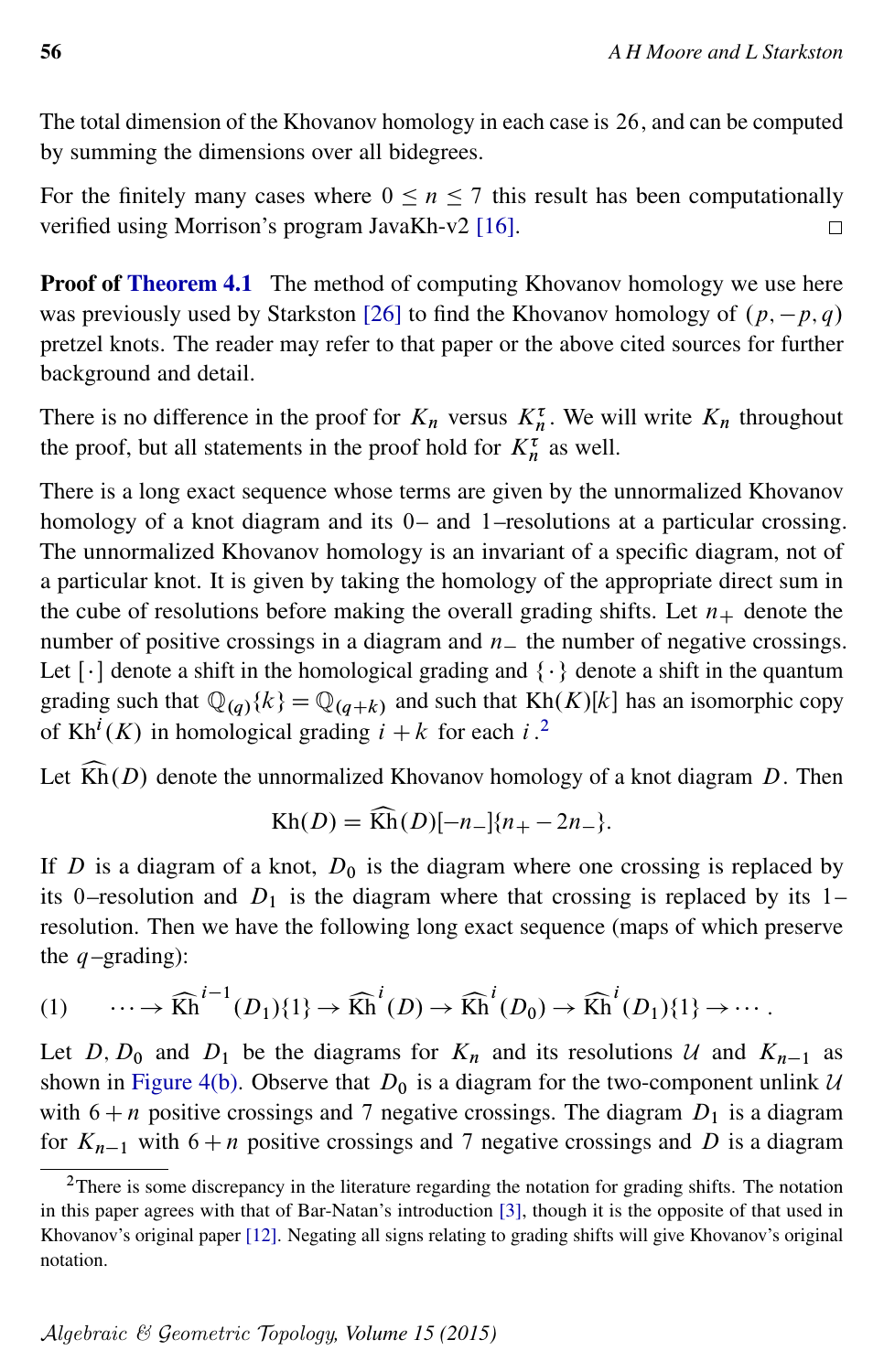for  $K_n$  with  $7 + n$  positive crossings and 7 negative crossings. Therefore we have the identifications

$$
\widehat{Kh}(D_1)[-7]\{n-8\} = Kh(K_{n-1}),
$$
  
\n
$$
\widehat{Kh}(D_0)[-7]\{n-8\} = Kh(U),
$$
  
\n
$$
\widehat{Kh}(D)[-7]\{n-7\} = Kh(K_n).
$$

Note that the Khovanov homology of the two-component unlink is

<span id="page-14-0"></span>
$$
Kh^{0}(\mathcal{U}) = \mathbb{Q}_{(-2)} \oplus \mathbb{Q}_{(0)}^{2} \oplus \mathbb{Q}_{(2)},
$$
  
\n
$$
Kh^{i}(\mathcal{U}) = 0 \text{ for } i \neq 0.
$$

After applying appropriate shifts, we obtain  $\widehat{Kh}(D_0)$ . We will inductively assume the computation in the theorem holds for  $K_{n-1}$ . The base case is established by computing Kh $(K_8)$  using the JavaKh-v2 program [\[16\]](#page-19-4). Applying the appropriate shifts from above we thus get the value for  $\widehat{Kh}(D_1)$ . Plugging this into the long exact sequence of [\(1\)](#page-13-1) gives the exact sequences

(2) 
$$
0 \to \text{Kh}^{i-8}(K_{n-1})\{8-n\}\{1\} \to \text{Kh}^{i-7}(K_n)\{7-n\} \to 0
$$

for  $i \neq 7, 8$ , and

$$
0 \to \text{Kh}^{-1}(K_{n-1})\{9-n\} \to \text{Kh}^{0}(K_{n})\{7-n\} \to \mathbb{Q}_{(6-n)} \oplus \mathbb{Q}_{(8-n)}^{2} \oplus \mathbb{Q}_{(10-n)}\to \text{Kh}^{0}(K_{n-1})\{9-n\} \to \text{Kh}^{1}(K_{n})\{7-n\} \to 0
$$

which by the inductive hypothesis is the same as

$$
(3) \quad 0 \to 0 \to \operatorname{Kh}^{0}(K_{n})\{7-n\} \to \mathbb{Q}_{(6-n)} \oplus \mathbb{Q}_{(8-n)}^{2} \oplus \mathbb{Q}_{(10-n)}\to \mathbb{Q}_{(8-n)} \oplus \mathbb{Q}_{(10-n)} \to \operatorname{Kh}^{1}(K_{n})\{7-n\} \to 0.
$$

Exactness of [\(2\)](#page-14-0) yields isomorphisms

<span id="page-14-1"></span>
$$
Kh^{j-1}(K_{n-1})\{2\} \cong Kh^{j}(K_{n})
$$

for all  $j \neq 0, 1$ . Inspecting the way the formula for  $Kh(K_n)$  in the theorem depends on *n*, one can see that the inductive hypothesis verifies the computation for  $Kh^{j}(K_{n})$ for  $j \neq 0, 1$ .

Exactness of [\(3\)](#page-14-1) gives a few possibilities. Analyzing the sequence we must have

$$
\operatorname{Kh}^{0}(K_{n}) = \mathbb{Q}_{(-1)} \oplus \mathbb{Q}_{(1)}^{1+a} \oplus \mathbb{Q}_{(3)}^{b},
$$
  
\n
$$
\operatorname{Kh}^{1}(K_{n}) = \mathbb{Q}_{(1)}^{a} \oplus \mathbb{Q}_{(3)}^{b},
$$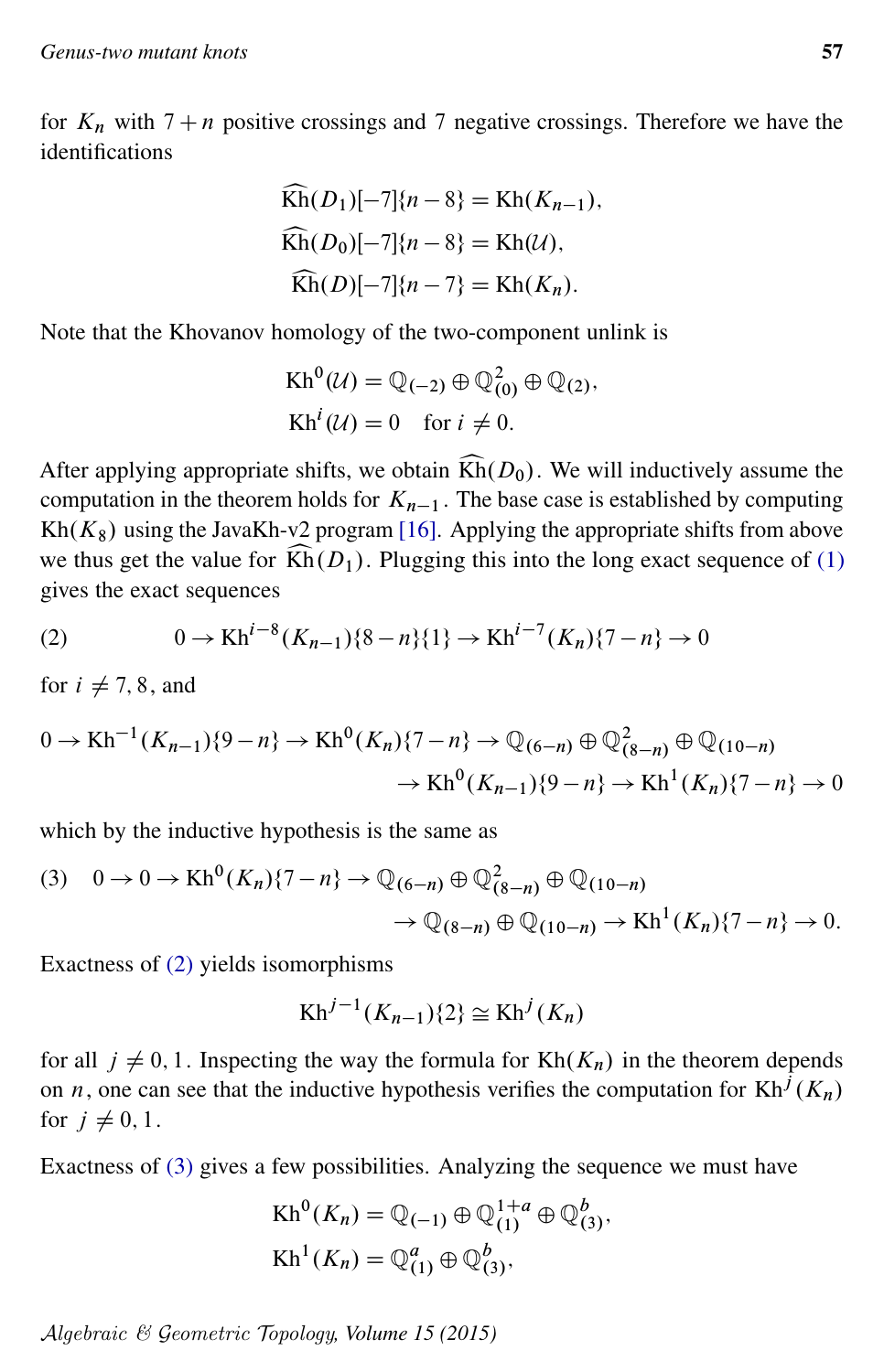where  $a, b \in \{0, 1\}$ . Now we use the fact that  $s(K_n)$  vanishes by [Lemma 2.6.](#page-6-1) Since  $s(K_n) = 0$ , the spectral sequence given by Lee in [\[13\]](#page-19-16) converges to two copies of  $\mathbb{Q}$ , each in homological grading 0, with one in quantum grading  $-1$  and the other in quantum grading 1, as proven by Rasmussen in [\[23\]](#page-19-8). Note that the  $r<sup>th</sup>$  differential goes up 1 and over  $r$ , because of an indexing that differs from the standard indexing for a spectral sequence induced by a filtration. (See the note in Starkston [\[26,](#page-20-3) Section 3.1] for further explanation.) Let  $d_r^{p,q}$  denote the differential on the r<sup>th</sup> page from  $E_r^{p,q}$  to  $E_r^{p+1,q+r}$  in Lee's spectral sequence. Here p is the coordinate for the homological grading shown on the vertical axis and  $q$  is the coordinate for the quantum grading shown on the horizontal axis.

<span id="page-15-0"></span>

Table 2: Here  $m = -2n$ : when  $a = b = 0$  this table gives the Q–dimensions of the Khovanov homology of  $K_n$  with homological grading on the vertical axis and quantum grading on the horizontal axis. This is the  $E_1$  page of Lee's spectral sequence.

See Tables [2](#page-15-0) and [3](#page-16-1) for the  $E_1$  page on which the following analysis is carried out. To preserve one copy of  $\mathbb{Q}_{(-1)}$  and one copy of  $\mathbb{Q}_{(1)}$  in the 0<sup>th</sup> homological grading we must have  $d_r^{0,-1} = 0$  and  $d_r^{0,1}$  acting trivially on one copy of  $\mathbb Q$  for every r.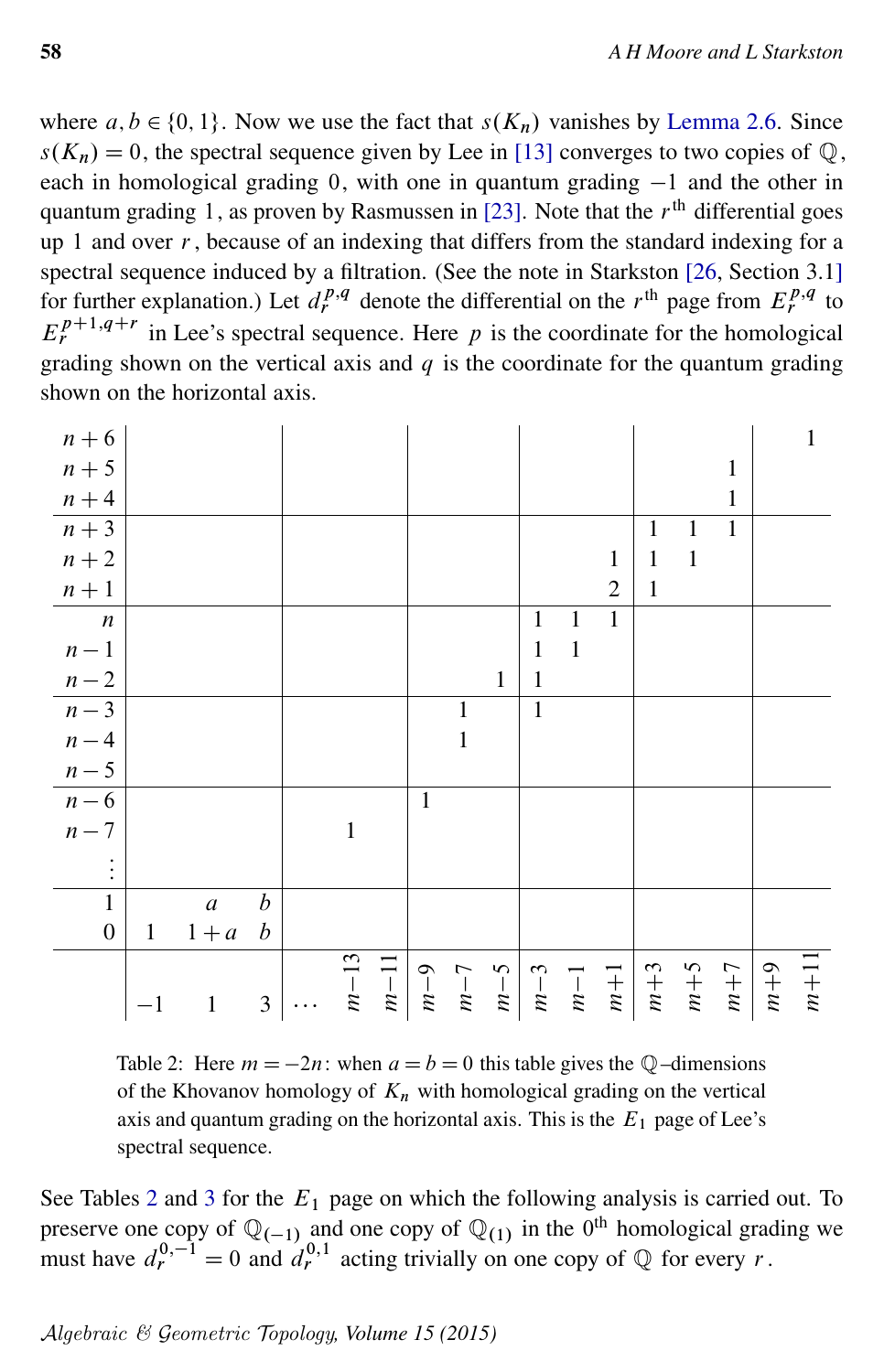<span id="page-16-1"></span>

Table 3: Here  $m = -2n$ : when  $a = b = 0$  this table gives the Q–dimensions of the Khovanov homology of  $K_n^{\tau}$  with homological grading on the vertical axis and quantum grading on the horizontal axis. This is the  $E_1$  page of Lee's spectral sequence.

We may computationally verify another base case where  $n = 9$  and then assume  $n \ge 10$ . By the above inductive results, we know that  $Kh^2(K_n) = 0$  when  $n \ge 10$ . Therefore,  $d_r^{1,1} = 0$  for all  $r \ge 1$ . Thus, if  $a \ne 0$ , an additional copy of Q will survive in  $E_{\infty}^{1,1}$ since it cannot be in the image of any  $d_r$  for  $r > 0$ . This contradicts Lee's result that there can only be two copies of  $\mathbb Q$  on the  $E_{\infty}$  page. Therefore  $a = 0$  and  $d_r^{0,1} = 0$  for all  $r \geq 1$ . Because the row corresponding to the first homological grading has zeros in quantum gradings greater than three,  $d_r^{0,3} = 0$  for all  $r \ge 1$ . So, if  $b \ne 0$  an additional copy of Q will survive in  $E_{\infty}^{0,3}$ , again contradicting Lee's result. Therefore  $a = b = 0$ , and the Khovanov homology of  $K_n$  and  $K_n^{\tau}$  is as stated in the theorem.  $\Box$ 

# <span id="page-16-0"></span>5 Observation and speculation

The families of knots which we have employed in this paper are all nonalternating slice knots, and in particular, are formed from the band sum of a two-component unlink.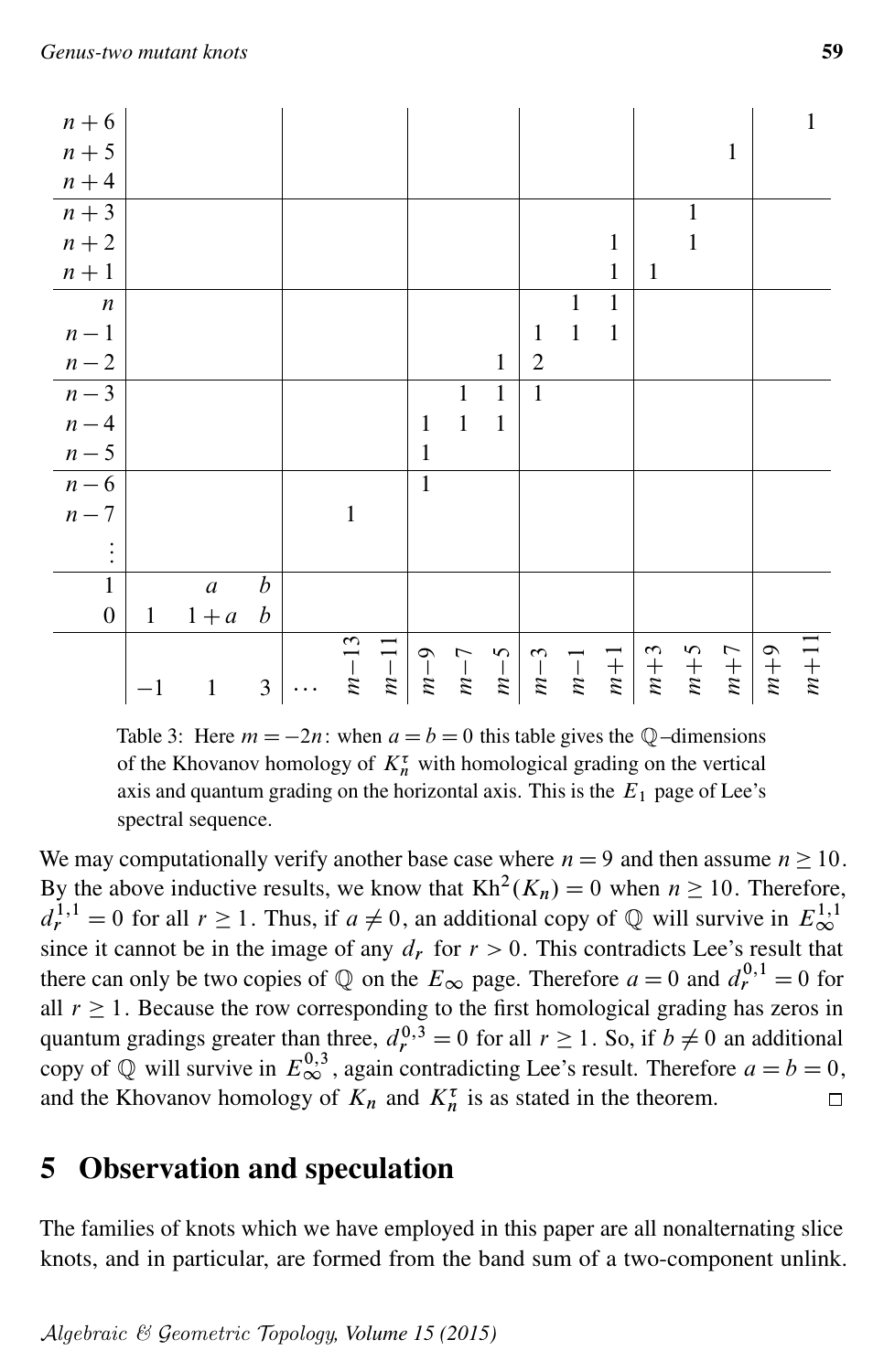There are other infinite families of slice knots for which these computational techniques using skein exact sequences and concordance invariants work. For example, Hedden and Watson [\[11\]](#page-19-13) prove that there are infinitely many knots with isomorphic Floer groups in any given concordance class, whereas Greene and Watson [\[10\]](#page-19-12) have worked with the Kanenobu knots. Certain pretzel knots (see Starkston [\[26\]](#page-20-3)) also share this property. Nor is the nonalternating status of these knots a coincidence; in fact there can only be finitely many alternating knots of a given knot Heegaard Floer homology type.

**Proposition 5.1** Let  $K$  be an alternating knot. There are only finitely many other alternating knots with knot Floer homology isomorphic to  $\widehat{HFK}(K)$  as bigraded groups.

**Proof** Seeking a contradiction, suppose that K belongs to an infinite family  $\{K_n\}_{n\in\mathbb{Z}}$ of alternating knots sharing the same knot Floer groups. Since we have that  $\widehat{HFK}(K_n) \cong$  $HFK(K)$  and knot Floer homology categorizes the Alexander polynomial,

$$
\det(K_n) = |\Delta_{K_n}(-1)| = |\Delta_K(-1)| = \det(K)
$$

for all *n*. Each knot  $K_n$  admits a reduced alternating diagram  $D_n$  with crossing number  $c(D_n)$ . The Bankwitz theorem implies that  $c(K_n) \leq \det(K_n)$ . However, there are only finitely many knots of a given crossing number, and in particular  $c(K_n)$  grows arbitrarily large with *n*, which contradicts that  $c(K_n) \leq \det(K)$ .  $\Box$ 

This fact leads to the interesting open question of whether there are infinitely many quasialternating knots of a given knot Floer type. Greene formulates an even stronger conjecture in [\[9\]](#page-19-17), and proves the cases where  $det(L) = 1, 2$  or 3.

Conjecture 5.2 [\[9,](#page-19-17) Conjecture 3.1] There exist only finitely many quasialternating links with a given determinant.

In [Section 4,](#page-11-0) we mentioned that  $K_0$  and  $K_0^{\tau}$  have the same Khovanov homology with  $\mathbb{F}_2$  coefficients. In fact,  $(K_0, K_0^{\tau})$  is one of five pairs of genus-two mutants appearing in Dunfield et al [\[8\]](#page-19-1), none of which can be distinguished by Khovanov homology over  $\mathbb{F}_2$ . Bloom [\[4\]](#page-18-1) and Wehrli [\[28\]](#page-20-0) have shown that Khovanov homology with  $\mathbb{F}_2$  coefficients is invariant under component-preserving Conway mutation. This leads to an unanswered question.

**Question 5.3** Is Khovanov homology with  $\mathbb{F}_2$  coefficients invariant under genus-two mutation?

Because there is a spectral sequence relating the reduced Khovanov homology of L over  $\mathbb{F}_2$  to the Heegaard Floer homology of the branched double cover of  $-L$ , this raises another natural question.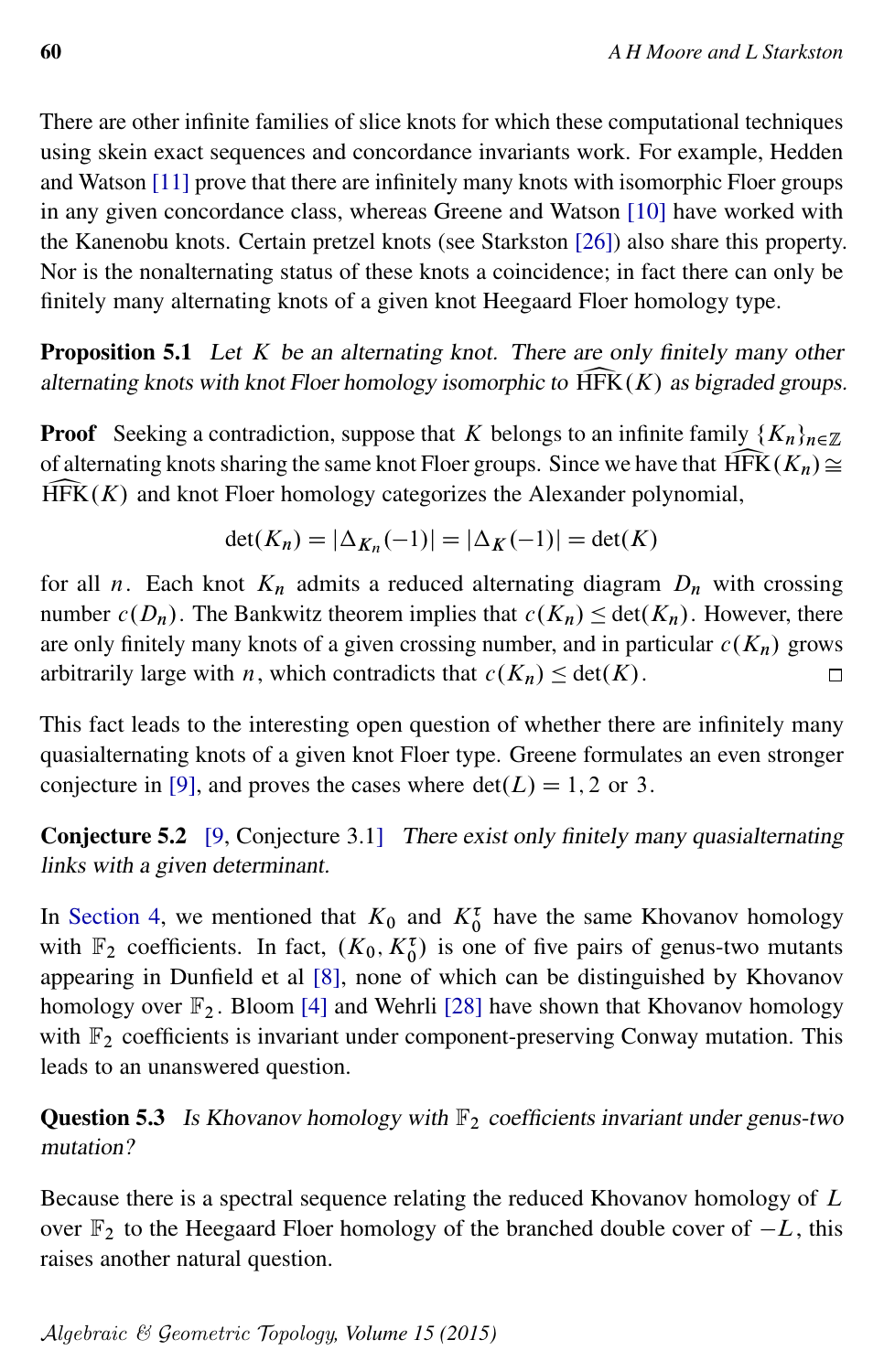**Question 5.4** If K and  $K^{\tau}$  are genus-two mutant knots, is rank  $\widehat{HF}(\Sigma_2(K)) = \text{rank }\widehat{HF}(\Sigma_2(K^{\tau}))$ ? rank  $\widehat{\text{HF}}(\Sigma_2(K^{\tau}))$  ?

Genus-two mutation provides a method for producing closely related knots and links, but more generally it is an operation on three manifolds.

Conjecture 5.5 Let M be a closed, oriented 3–manifold with an embedded genus-two surface F. If  $M^{\tau}$  is the genus-two mutant of M, then

rank  $\widehat{\text{HF}}(M) = \text{rank }\widehat{\text{HF}}(M^{\tau}).$ 

The question of whether the total rank is preserved under Conway mutation remains an interesting problem. The evidence that we offer above suggests that the total ranks of knot Floer homology and Khovanov homology are also preserved by genus-two mutations. Because genus-two mutation along a surface which does not bound a handlebody does not correspond in an obvious way to an operation on a knot diagram, a combinatorial proof of this general statement may be difficult to obtain.

Acknowledgments We would like to thank Cameron Gordon, Robert Gompf, Matthew Hedden, John Luecke and Cagri Karakurt for helpful conversations. We are also grateful to Sean Bownman for demonstrating infinite families of pretzel knots, Adam Levine for pointing out an error in a previous version, and to the anonymous referee who made numerous helpful comments. The first author was partially supported by the NSF RTG under grant number DMS-0636643. The second author was supported by the NSF Graduate Research Fellowship under grant number DGE-1110007.

# References

- <span id="page-18-0"></span>[1] J A Baldwin, W D Gillam, *[Computations of Heegaard–Floer knot homology](http://dx.doi.org/10.1142/S0218216512500757)*, J. Knot Theory Ramifications 21 (2012) 1250075, 65 [MR2925428](http://www.ams.org/mathscinet-getitem?mr=2925428)
- <span id="page-18-2"></span>[2] J A Baldwin, A S Levine, *[A combinatorial spanning tree model for knot Floer homol](http://dx.doi.org/10.1016/j.aim.2012.06.006)[ogy](http://dx.doi.org/10.1016/j.aim.2012.06.006)*, Adv. Math. 231 (2012) 1886–1939 [MR2964628](http://www.ams.org/mathscinet-getitem?mr=2964628)
- <span id="page-18-4"></span>[3] D Bar-Natan, *[On Khovanov's categorification of the Jones polynomial](http://dx.doi.org/10.2140/agt.2002.2.337)*, Algebr. Geom. Topol. 2 (2002) 337–370 [MR1917056](http://www.ams.org/mathscinet-getitem?mr=1917056)
- <span id="page-18-1"></span>[4] J M Bloom, *[Odd Khovanov homology is mutation invariant](http://dx.doi.org/10.4310/MRL.2010.v17.n1.a1)*, Math. Res. Lett. 17 (2010) 1–10 [MR2592723](http://www.ams.org/mathscinet-getitem?mr=2592723)
- <span id="page-18-3"></span>[5] D Cooper, W B R Lickorish, *[Mutations of links in genus](http://dx.doi.org/10.1090/S0002-9939-99-04871-6)* 2 *handlebodies*, Proc. Amer. Math. Soc. 127 (1999) 309–314 [MR1605940](http://www.ams.org/mathscinet-getitem?mr=1605940)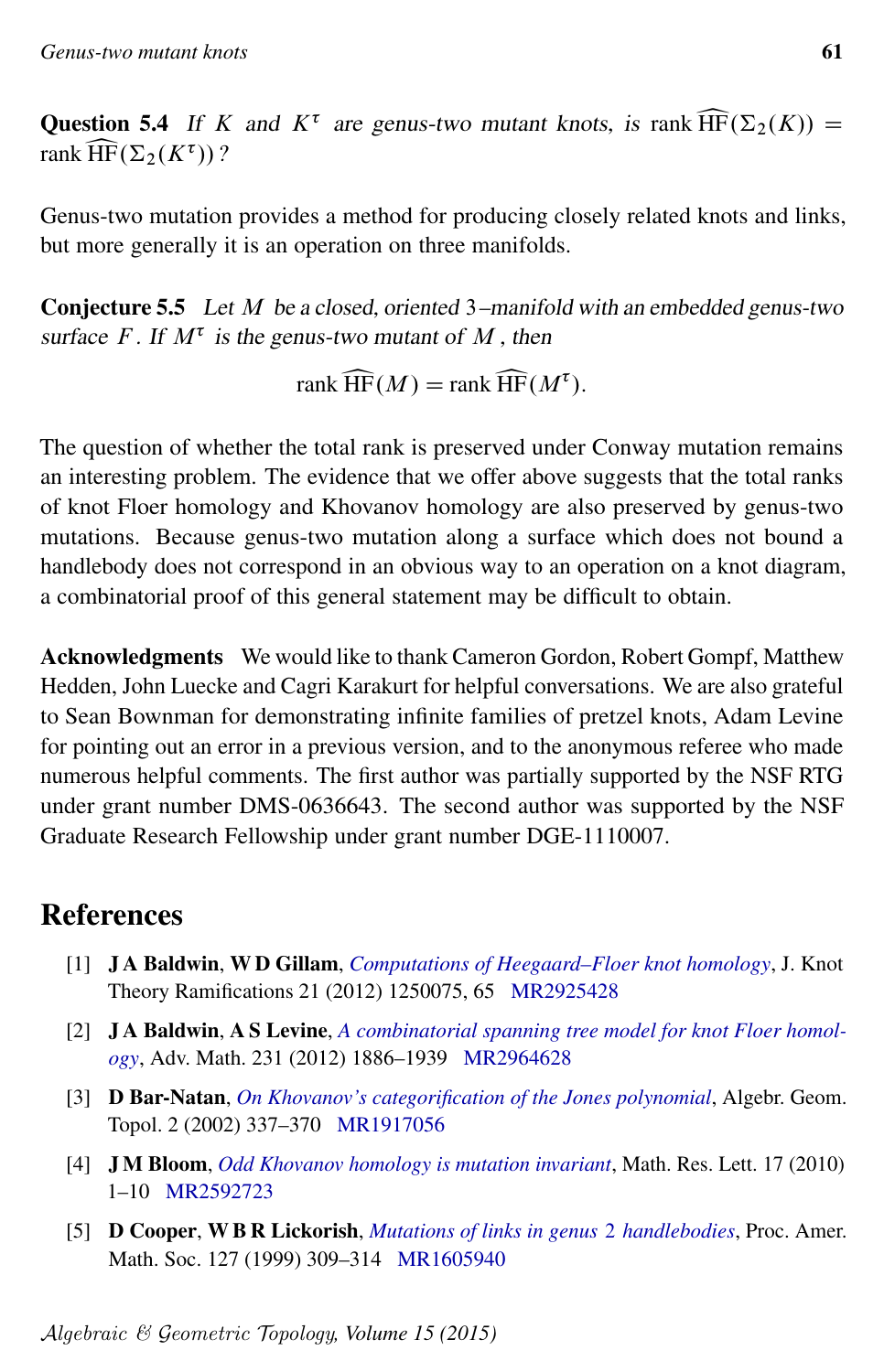- <span id="page-19-2"></span>[6] M Culler, N M Dunfield, J R Weeks, *Snappy: A computer program for studying the geometry and topology of* 3*–manifolds* Available at <http://snappy.computop.org>
- <span id="page-19-5"></span>[7] J-M Droz, *A program calculating the knot Floer homology* Available at [http://](http://user.math.uzh.ch/droz/) [user.math.uzh.ch/droz/](http://user.math.uzh.ch/droz/)
- <span id="page-19-1"></span>[8] N M Dunfield, S Garoufalidis, A Shumakovitch, M Thistlethwaite, *[Behavior of knot](http://nyjm.albany.edu:8000/j/2010/16_99.html) [invariants under genus](http://nyjm.albany.edu:8000/j/2010/16_99.html)* 2 *mutation*, New York J. Math. 16 (2010) 99–123 [MR2657370](http://www.ams.org/mathscinet-getitem?mr=2657370)
- <span id="page-19-17"></span>[9] J E Greene, *[Homologically thin, nonquasialternating links](http://dx.doi.org/10.4310/MRL.2010.v17.n1.a4)*, Math. Res. Lett. 17 (2010) 39–49 [MR2592726](http://www.ams.org/mathscinet-getitem?mr=2592726)
- <span id="page-19-12"></span>[10] J E Greene, L Watson, *Turaev torsion, definite* 4*[–manifolds and quasialternating](http://dx.doi.org/10.1112/blms/bds096) [knots](http://dx.doi.org/10.1112/blms/bds096)*, Bull. Lond. Math. Soc. 45 (2013) 962–972 [MR3104988](http://www.ams.org/mathscinet-getitem?mr=3104988)
- <span id="page-19-13"></span>[11] M Hedden, L Watson, *On the geography and botany of knot Floer homology* [arXiv:](http://arxiv.org/abs/1404.6913) [1404.6913](http://arxiv.org/abs/1404.6913)
- <span id="page-19-15"></span>[12] M Khovanov, *[A categorification of the Jones polynomial](http://dx.doi.org/10.1215/S0012-7094-00-10131-7)*, Duke Math. J. 101 (2000) 359–426 [MR1740682](http://www.ams.org/mathscinet-getitem?mr=1740682)
- <span id="page-19-16"></span>[13] E S Lee, *[An endomorphism of the Khovanov invariant](http://dx.doi.org/10.1016/j.aim.2004.10.015)*, Adv. Math. 197 (2005) 554–586 [MR2173845](http://www.ams.org/mathscinet-getitem?mr=2173845)
- <span id="page-19-6"></span>[14] W B R Lickorish, *[An introduction to knot theory](http://dx.doi.org/10.1007/978-1-4612-0691-0)*, Graduate Texts in Math. 175, Springer (1997) [MR1472978](http://www.ams.org/mathscinet-getitem?mr=1472978)
- <span id="page-19-3"></span>[15] C Maclachlan, A W Reid, *[The arithmetic of hyperbolic](http://dx.doi.org/10.1007/978-1-4757-6720-9)* 3*–manifolds*, Graduate Texts in Math. 219, Springer (2003) [MR1937957](http://www.ams.org/mathscinet-getitem?mr=1937957)
- <span id="page-19-4"></span>[16] S Morrison, *Javakh-v2: A program for Computing Khovanov homology* Available at [http://katlas.org/wiki/Khovanov\\_Homology](http://katlas.org/wiki/Khovanov_Homology)
- <span id="page-19-11"></span>[17] P Ozsváth, Z Szabó, *On the skein exact squence for knot Floer homology* [arXiv:](http://arxiv.org/abs/0707.1165) [0707.1165](http://arxiv.org/abs/0707.1165)
- <span id="page-19-7"></span>[18] P Ozsváth, Z Szabó, *[Knot Floer homology and the four-ball genus](http://dx.doi.org/10.2140/gt.2003.7.615)*, Geom. Topol. 7 (2003) 615–639 [MR2026543](http://www.ams.org/mathscinet-getitem?mr=2026543)
- <span id="page-19-9"></span>[19] P Ozsváth, Z Szabó, *[Holomorphic disks and knot invariants](http://dx.doi.org/10.1016/j.aim.2003.05.001)*, Adv. Math. 186 (2004) 58–116 [MR2065507](http://www.ams.org/mathscinet-getitem?mr=2065507)
- <span id="page-19-0"></span>[20] P Ozsváth, Z Szabó, *[Knot Floer homology, genus bounds and mutation](http://dx.doi.org/10.1016/j.topol.2003.09.009)*, Topology Appl. 141 (2004) 59–85 [MR2058681](http://www.ams.org/mathscinet-getitem?mr=2058681)
- <span id="page-19-14"></span>[21] P Ozsváth, Z Szabó, D Thurston, *[Legendrian knots, transverse knots and combinato](http://dx.doi.org/10.2140/gt.2008.12.941)[rial Floer homology](http://dx.doi.org/10.2140/gt.2008.12.941)*, Geom. Topol. 12 (2008) 941–980 [MR2403802](http://www.ams.org/mathscinet-getitem?mr=2403802)
- <span id="page-19-10"></span>[22] J A Rasmussen, *Floer homology and knot complements*, PhD thesis, Harvard University (2003) Available at <http://search.proquest.com/docview/305332635>
- <span id="page-19-8"></span>[23] J A Rasmussen, *[Khovanov homology and the slice genus](http://dx.doi.org/10.1007/s00222-010-0275-6)*, Invent. Math. 182 (2010) 419–447 [MR2729272](http://www.ams.org/mathscinet-getitem?mr=2729272)